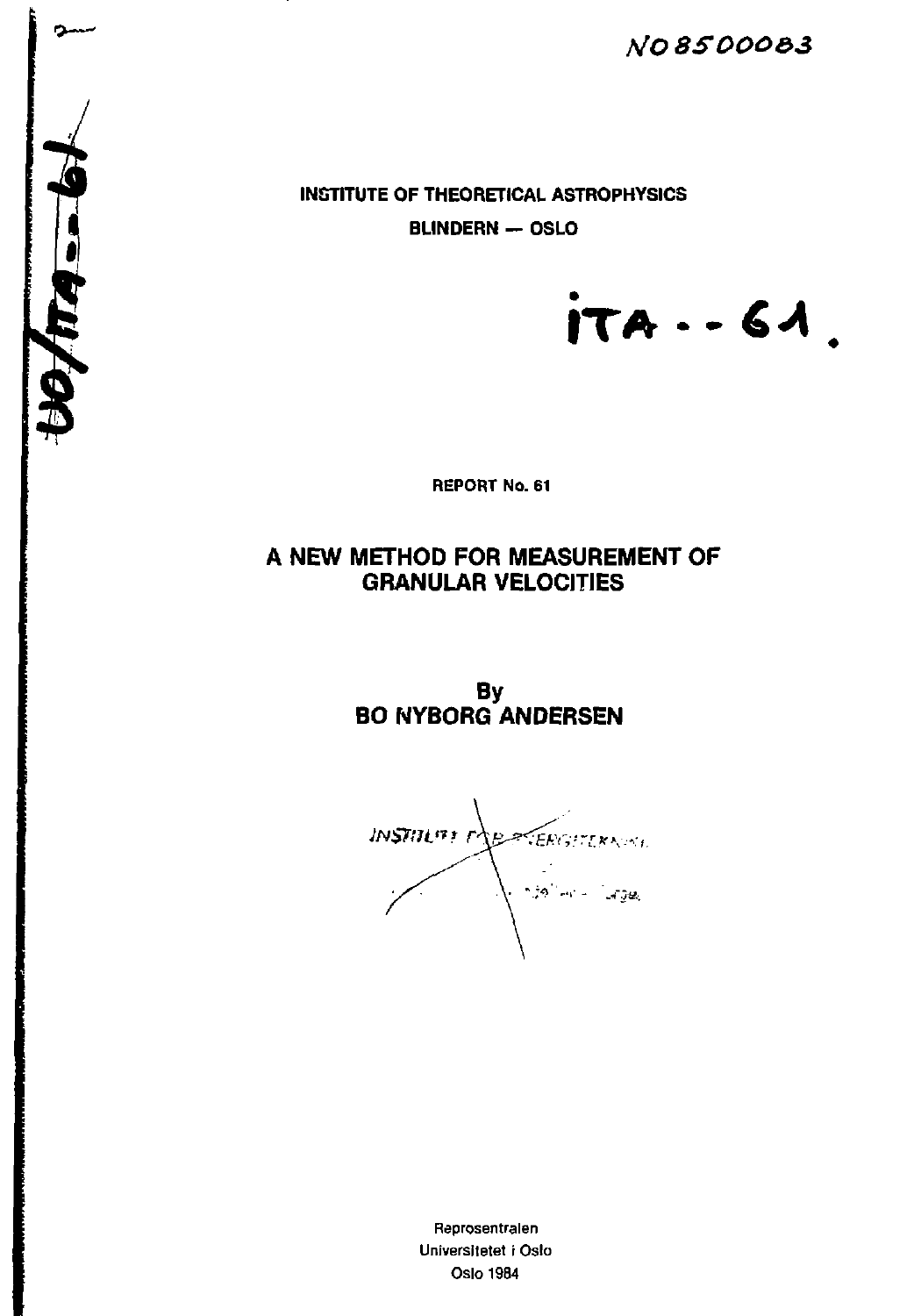**INSTITUTE OF THEORETICAL ASTROPHYSICS BLINDERN - OSLO** 

 $\overline{a}$ 

 $\lambda$ 

**REPORT No. 61** 

# **A NEW METHOD FOR MEASUREMENT OF GRANULAR VELOCITIES**

**By BO NYBORG ANDERSEN** 

> **fleprosentralen**  *Universitetet I Oslo*  **Oslo 1984**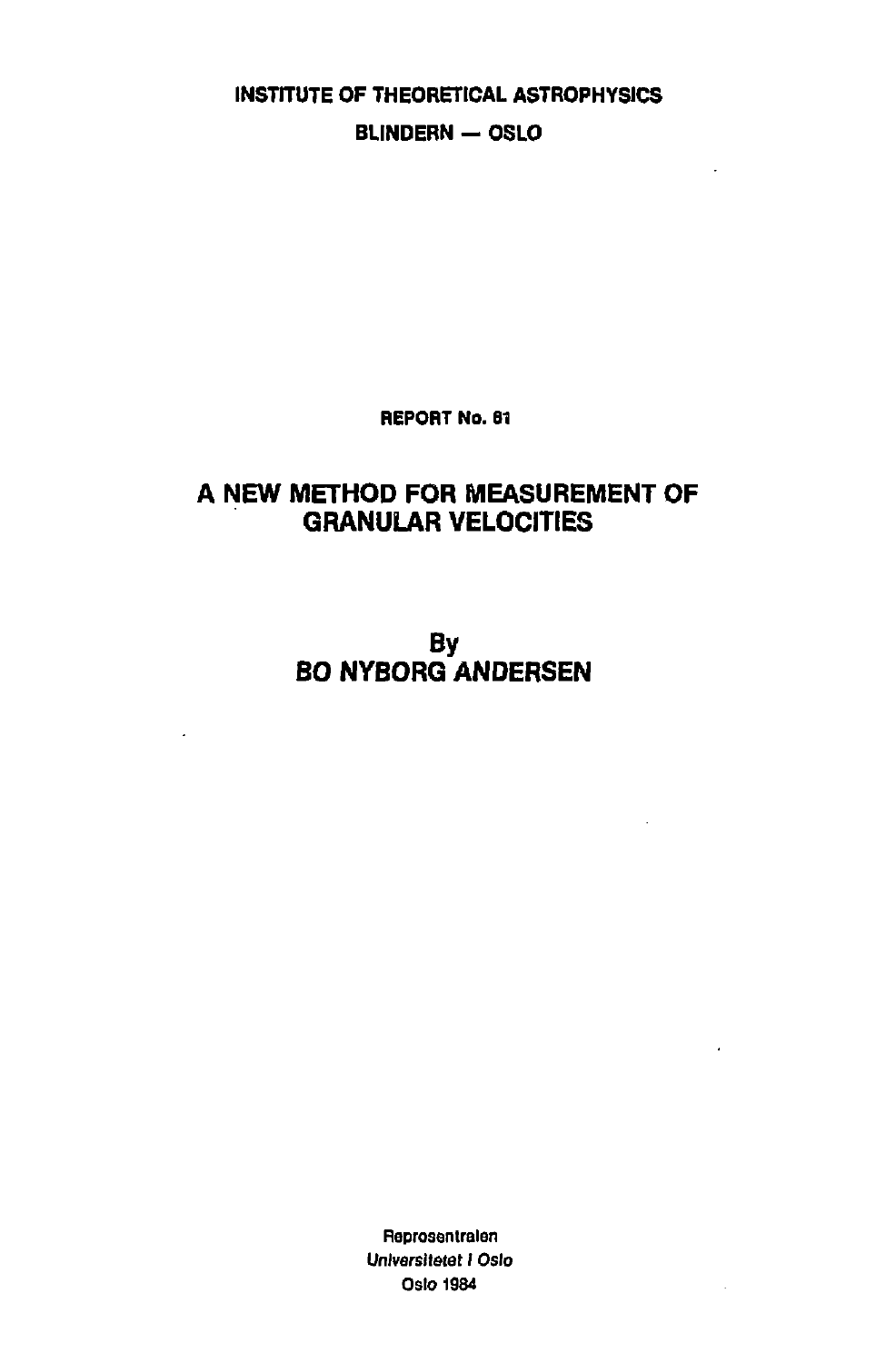Summary: A new, supplementary method to measure granular velocities is presented. The method utilizes the Doppler shift caused by the line of sight component of the solar rotation to cause a wavelength shift through spectral lines as function of heliocentric angle. By measuring the centerto-limb variation of the granular intensity fluctuations at different wavelength positions in the lines, the velocities are found. To do this, assumptions regarding the geometrical structure of the velocity and intensity fields have to be made. Preliminary application of the method results in a steep velocity gradient suggesting zero velocity at a height of 200 km above  $\tau_{\epsilon,00} = 1$ . Possible causes are discussed.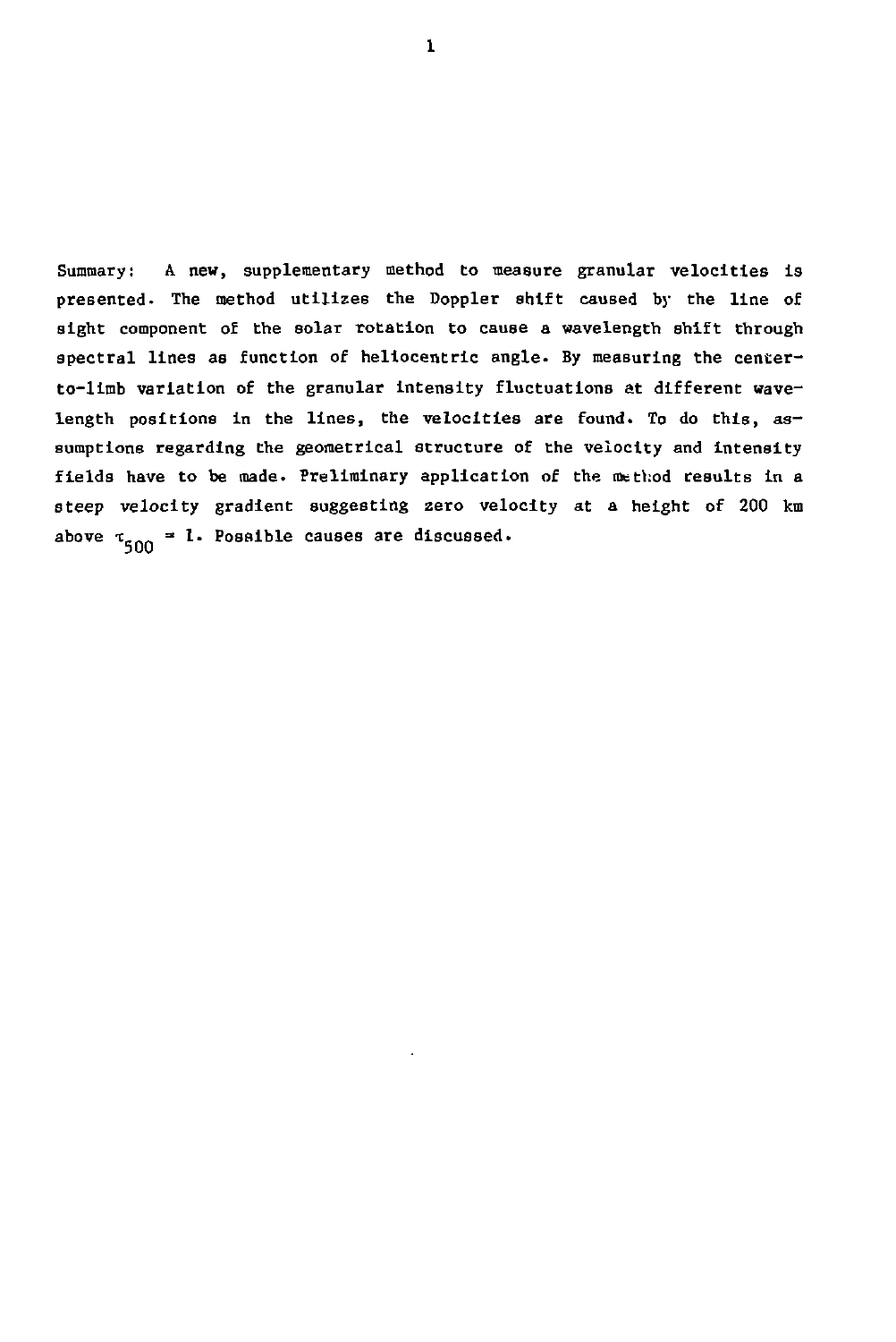# 1. Introduction

Our knowledge of physical processes like the energy transport in the solar atmosphere depends on our ability to construct accurate model atmospheres. A detailed knowledge of the convective velocities is a necessity in model construction as well as for our physical understanding of the atmosphere.

The convective velocities can in principle be measured directly from granular Doppler shifts at different heliocentric angles. Methods using contrast differences between granules and intergranular lanes as function of position in absorption lines have also been used (Bray et al. 1976 hereafter designated BLT, Beckers 1968). The dramatic change in contrast with position in the line is uost clearly demonstrated in the observations presented by BLT.

Owing to the fact that the velocity changes sign over a distance  $(\approx 1 \text{ arc}$ sec.) comparable to the spatial resolution of the telescopes the uncertainties for both methods are very large. When Doppler shifts are measured directly no assumptions have to be made about the velocity field. However, the method has the drawbacks of beeing one-dimensional and generally only including a few (< 100) granules.

In order to apply the "tuned filtergram method" a high correlation between intensity and velocity is required (Lelgthon et al. 1962, Beckers 1968, BLT). High correlation is here used for the situation with large crosscorrelation at zero phase shift. For the convective velocities this correlation is not known with sufficient accuracy. For intermediate values of the correlation coefficient only the correlated part of the velocity/ Intensity field will influence the measurements. Figure I shows a hypotetical situation with equal Gaussian line profiles in granules and in intergranular areas. Here we have assumed that the velocities only affect the wavelength displacements of the lines. It appears that the maximum in the contrast occurs in the red wing of the average line profile.

The large uncertainties in the existing methods make It desireable to introduce independent methods for measurements of granular/convective velocities.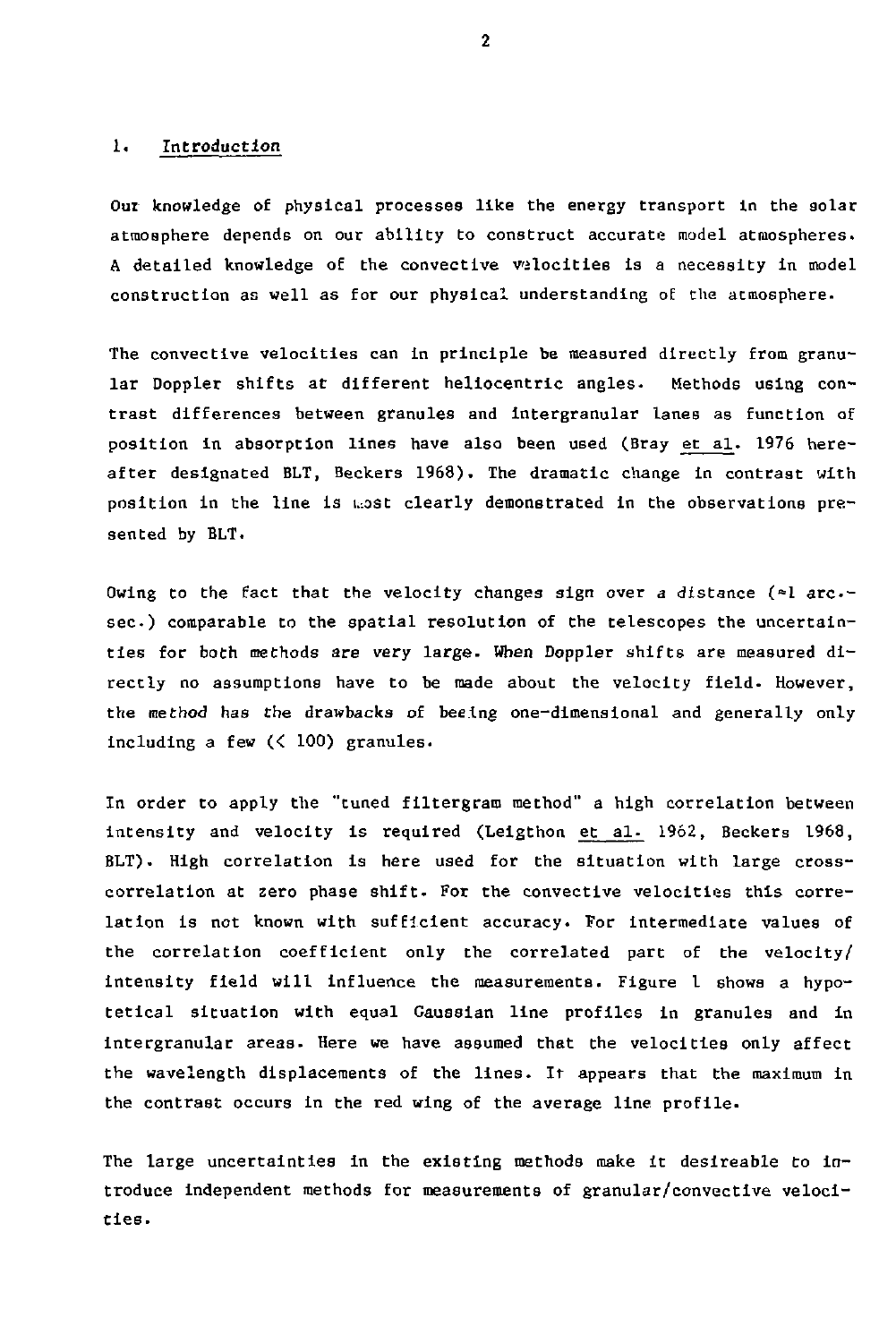

Fig.l. The simulated line profiles of a bright element (B) rising and a dark element (D) falling with velocities equivalent to 0,1 Doppler widths of the average profile respectively. The continuum contrast is 20%. The line profile (A) is an equal average of line profiles B and D. The contrast between the bright and dark profiles as function of wavelength is shown (C).

In section 2 of this paper we describe a new, supplementary method for measuring the granular convective velocities. This method makes use of the Doppler shift caused by the solar rotation *to "scan"* through spectral lines. By studying the variation of contrast as function of position on the Sun (i.e. also as wavelength position in the spectral lines) we can derive values for the convective velocities.

In section 3 we present the observations, discuss the velocity model and present some preliminary results for the granular convective velocities.

In section 4 we discuss some physical implications of these results and present the advantages and limitations of the method.

## 2.Principles of Observational Method

### 2.1 DESCRIPTIVE BACKGROUND

The wavelength position of a solar line is shifted with respect to a fixed laboratory wavelength due to line of sight velocities. We shall concentrate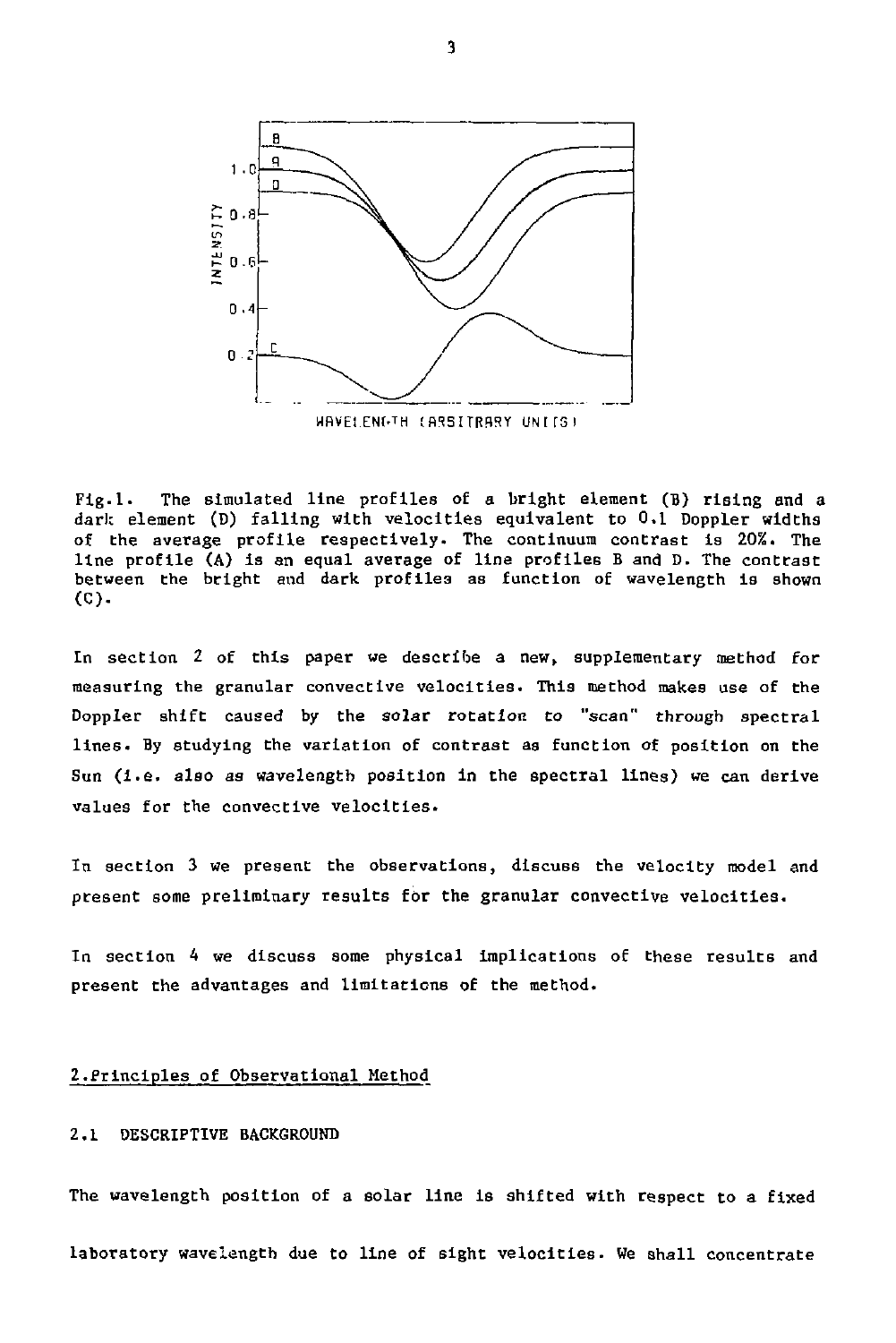on the lineshifts caused by solar rotation and by convective velocities. The line of sight velocity  $V_{\text{ref}}$  caused by a solar rotation may be written in units of km/s (Scherrer et al. 1980)

$$
V_{LS} = (2.03 - 0.28 \sin^2 B - 0.28 \sin^4 B) \cdot \sin \Phi \cdot \cos B. \tag{1}
$$

Here B is the heliographical latitude and  $\Phi$  the angle from the solar meridian. No evidence of short time variation of the solar rotation rate have been established. The works of Schrb'ter et al. (1978) show that the observed variations are dominantly caused by instrumental and other terrestial effects. In addition the line of sight velocity has contributions from the orbital and rotational velocities of the Earth. The correction employed is described by Howard and Harvey (1970). Close to the solar limb the "limb effect" will cause an additional velocity component away from the observer. In this paper only data with heliocentric distances smaller than  $60^\mathrm{\,o}$  are used. At these disk positions the line center limb effect for a medium strong photospheric line is less than 55 m/s (Brandt and Schroter 1982). For weaker lines and away from the line center this effect Increases (Dravins et al. 1981). However, for all the line strengths and heliocentric positions used in this paper the effect is less than 200 m/s. Since the limb effect is caused by spatial averaging of the granular velocities it must clearly be smaller than these and is not taken into account in this preliminary application of the method.

When the angular resolution is better than or comparable to the sizes in the granular field, small scale intensity fluctuations are evident in onedimensional scans across the solar disc (Figure 2) . The numerical value of the center to limb variation (CLV) of the intensity fluctuations  $(\Delta I_{\mu_1,\mu_2,\mu_3})$ will depend on the wavelength and on the spatial resolution. Two scans across the solar disc carried out in the Fe I 656.9 nm line and a nearby continuum are shown in Figure 2. When a scan is carried out at a fixed wavelength within a spectral line the continuum intensity variations are superposed on the intensity variation caused by the Dopplershifted bright and dark elements in the granular field combined with the intensity gradient in the line. This effect will, as can be seen from Figure 1, depend on the position in the average line profile. This position is dependent on the line of sight velocity components of the solar rotation.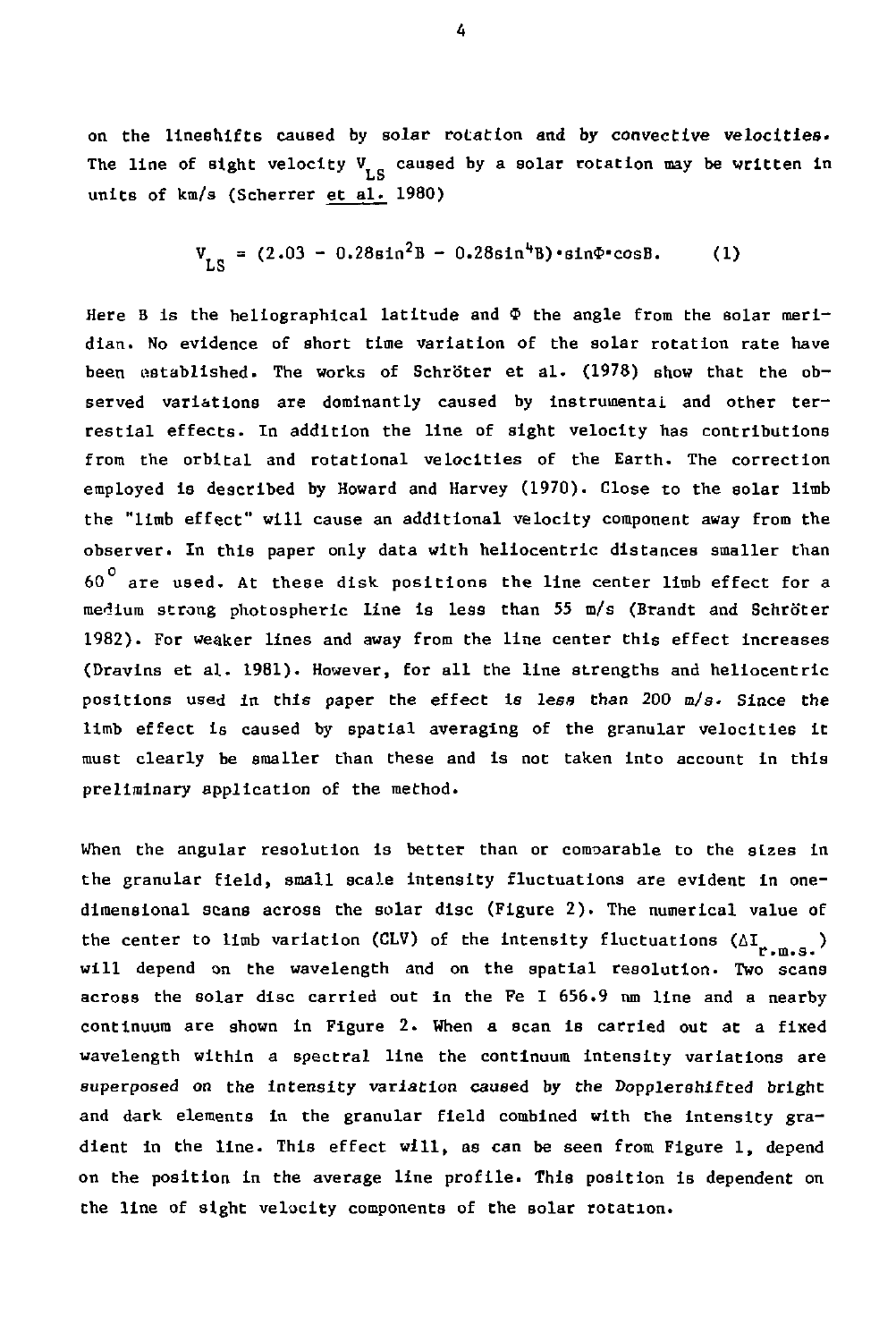

**TIME FROM STA^T OF SCAN . 4 s. BETWEEN MARKERS** 

Fig.2. Slraultainous equatorial drift scans across the Sun at fixed laboratory wavelengths with an entrance aperture of 1.4 arc.sec. square. The intensites have been normalized to solar disc center intensities. The upper scan was carried out with a spectral resolution of 20 pm in a continuum window near 657.5 nm. The lower scan was done with a 3 pm spectral resolution in the Fe I 656.9 nm line. The scan was carried out such that the disc center was observed in the line center.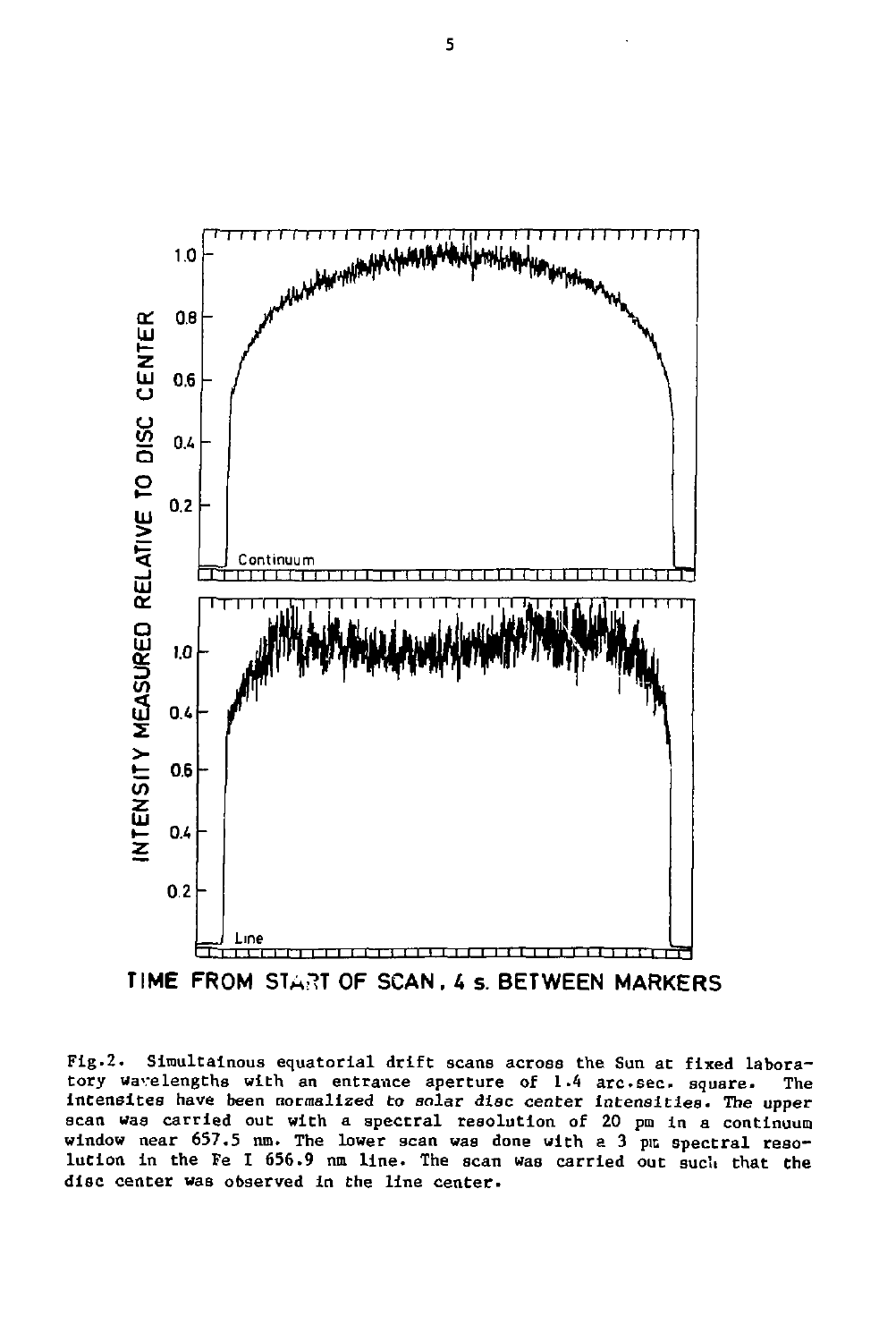# 2.2 MATHEMATICAL FORMALISM

BLT have presented a mathematical formalism that describes the variation in contrast as function of wavelength in the spectral line under the influence of spectral and angular degradation of the image- The equations presented here are mainly taken from their work or derived thereof.

The average line profile of a solar absorption line can be expressed in terms of granular (g) and intergranular (1) line profiles,

$$
I_{\alpha} (\Delta \lambda) = \frac{I_{\alpha} (\Delta \lambda) + R \cdot I_{\alpha} (\Delta \lambda)}{1 + R}, \qquad (2)
$$

where R is the ratio between intergranular and granular areas. The separation between a given wavelength and the center of the average line profile is AX. Generally it is not possible to describe the whole profile of solar spectral lines by pure Gaussian profiles. But for weak lines and the cores of medium strong lines used In this work, this is a satisfactory description. Assuming Gaussian line- and Instrumental profiles the spectrally degraded line profiles for the granular and intergranular areas can be written,

$$
I_g(\Delta\lambda) = 1.0 - \frac{A_g}{B_g} \exp\left[-\left(\frac{\Delta\lambda - D_g}{B_g}\right)^2\right]
$$
 (3)

and

$$
I_1(\Delta \lambda) = A - \frac{A_1}{B_1} \exp\left[-\left(\frac{\Delta \lambda - D_1}{B_1}\right)^2\right]
$$
 (4)

where,

$$
D_g = \lambda \cdot v_g/c
$$
  

$$
D_1 = \lambda \cdot v_1/c
$$
  

$$
A_g = (1-J_g) \cdot \Delta \lambda_g
$$

(5)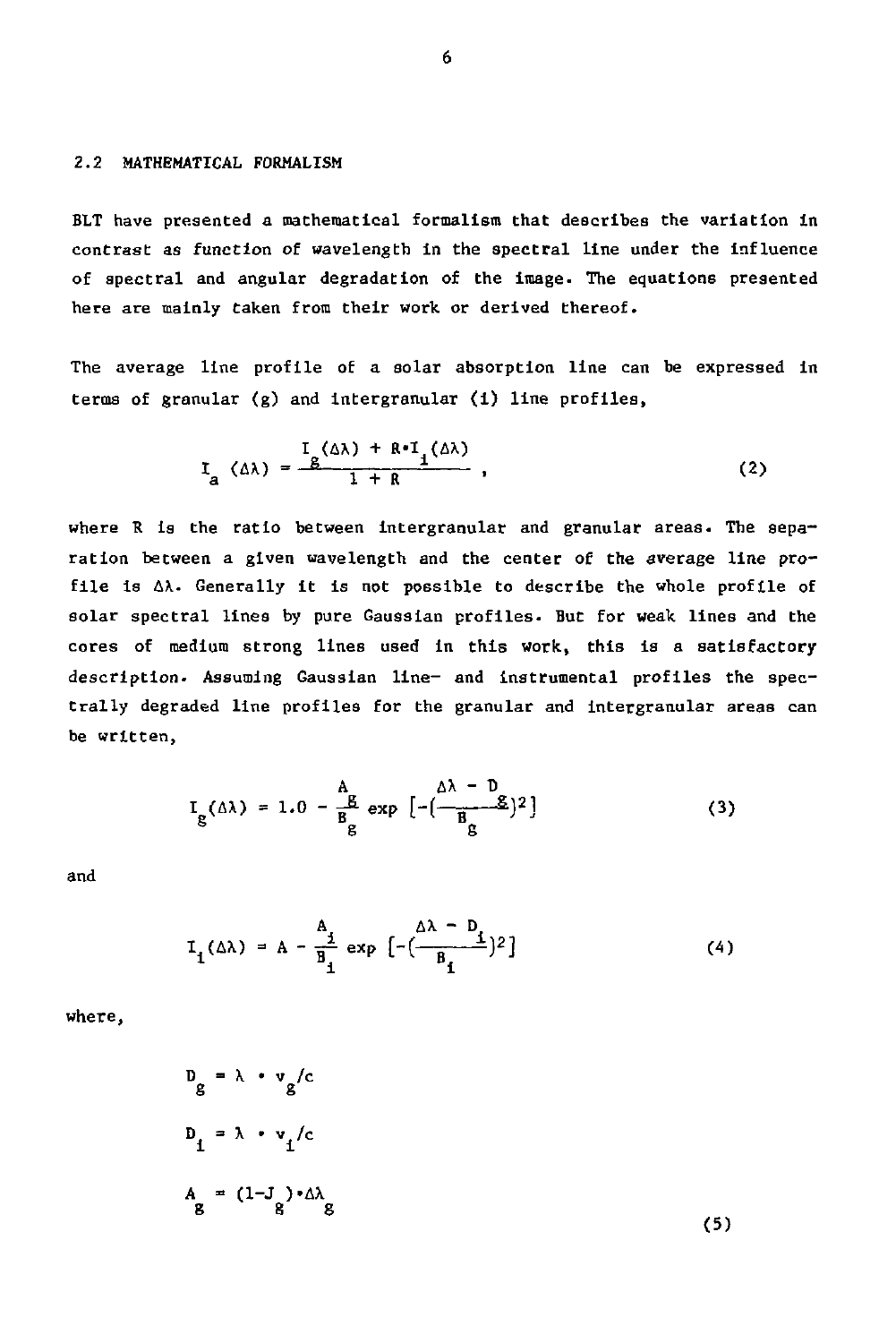$$
B_{B} = (\Delta \lambda_{B}^{2} + b^{2})^{1/2}
$$
  
\n
$$
A_{1} = (\Delta - J_{1}) \cdot \Delta \lambda_{1}
$$
  
\n
$$
B_{1} = (\Delta \lambda_{1}^{2} + b^{2})^{1/2}
$$

The velocities for granules and intergranular areas are designated  $v_g$  and  $v_1$ , respectively. The parameters  $J_p$ ,  $J_1$  and  $\Delta\lambda_p$ ,  $\Delta\lambda_i$  refer respectively to center intensities and line widths of the unsraeared line profiles. The continuum intensity ratio between the intergranular areas and granules is A and  $\lambda$  is the wavelength. The parameter b describes the width of the spectral resolution of the observing instrument. The Instrumental profile is given by

$$
I_p (\Delta \lambda) = \frac{1}{b \sqrt{\pi}} \exp \left[ -(\frac{\Delta \lambda}{b})^2 \right] \tag{6}
$$

We define the contrast between dark and bright and dark areas at a given wavelength as,

$$
C'(\Delta\lambda) = \frac{I_g(\Delta\lambda)}{I_f(\Delta\lambda)} - 1.0
$$
 (7)

The absolute value is chosen as our observational method cannot discern between positive and negative values of the contrast.

The influence of spatial degradation may be described by several methods. The more accurate methods as described by Brahde (1974) and Wittman and Mehltretter (1977) require accurate knowledge of the straylight (smearing) function. Generally this is not known to sufficient accuracy to justify these labourous methods. For simplicity we will use the straylight influenced contrast  $C(\Delta \lambda)$  as derived from Gray (1976), Andersen et al. (1977), BLT and equation 7,

$$
C(\Delta\lambda) = C'(\lambda\lambda) \cdot (1-S). \tag{8}
$$

Here the spatial degradation parameter S has to be determined. BLT derived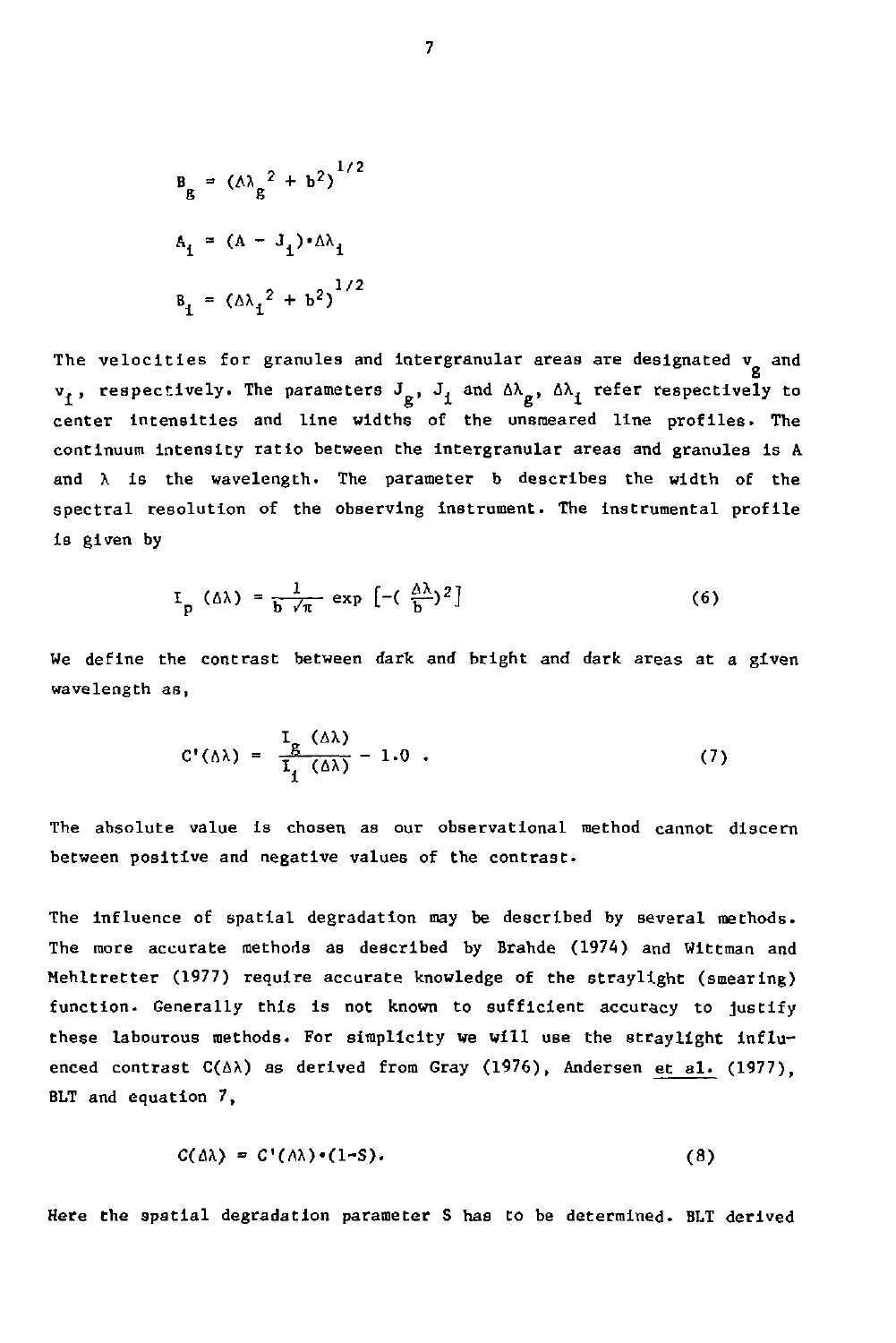a serai-theoretical scheme to find S, ve will use a purely empirical method.

The connection between the observed  $\Delta I_{r,m,s}$ , and the contrast C depends on region.<br>Aleksalbuklene – Russ Without 1981) we find for a stepfunction and for a sinusodal variation, respective- $1981$  we find for a step function and for a step  $\frac{1}{2}$  variation, respective-for a sinusodal variation, respective-for a sinusodal variation,  $\frac{1}{2}$  variation,  $\frac{1}{2}$  variation,  $\frac{1}{2}$  variation,  $\frac{1}{2}$  v

$$
\Delta I_{r.m.s.} = \frac{C \cdot / R}{R + 1 + C} \qquad , \qquad (9a)
$$

$$
\Delta I_{r \text{-} u \text{-} s} = \frac{c}{\sqrt{2} (c+2)}
$$
 (9b)

For values of  $\mathbb{R}^n$ l the inaccuracy introduced in  $\Delta I_{r,m,s}$ , by the lack of r-o.s\* knowledge of the geometrical configuration is /2/2.

We have used Equations 1 to 7 to generate a hypothetical example (Figure 3) showing the CLV of the contrast between bright, rising and dark, falling areas observed at a fixed laboratory wavelength. The wavelength shift of the average profile caused by the line of sight component of the solar rotation at three heliocentric positions is shown in the upper row of Figure 3. In this case the fixed observational wavelength was chosen such as to observe the line centei at solar disc center. In the central row the Individual Doppler shifted granular and intergranular line components of the average profiles are shown. The contrast between bright and dark elements as function of wavelength through the lines at three heliocentric angles Is Indicated in the lower row. Combining the contrast shown at the fixed wavelength for the three heliocentric angles shown in Figure 3 (I.e. -30, 0 and 30 degrees) with similar calculations for 10 other positions we get the contrast dependence of heliocentric angle shown at the bottom of Figure 3. In this example we see clearly maximum and minimum values. The positions and values of these exstrema are functions of granular velocity, intensity and line parameters. By observing the CLV of the contrast C ( $\text{ordI}_{r,m,t,i}$  using the equations 9) we can derive information about the physical parameters of the granular Intensity or velocity fields. As the fixed observational wavelength for each scan is varied the possible combinations of the free parameters (i.e. line and velocity parameters) are reduced.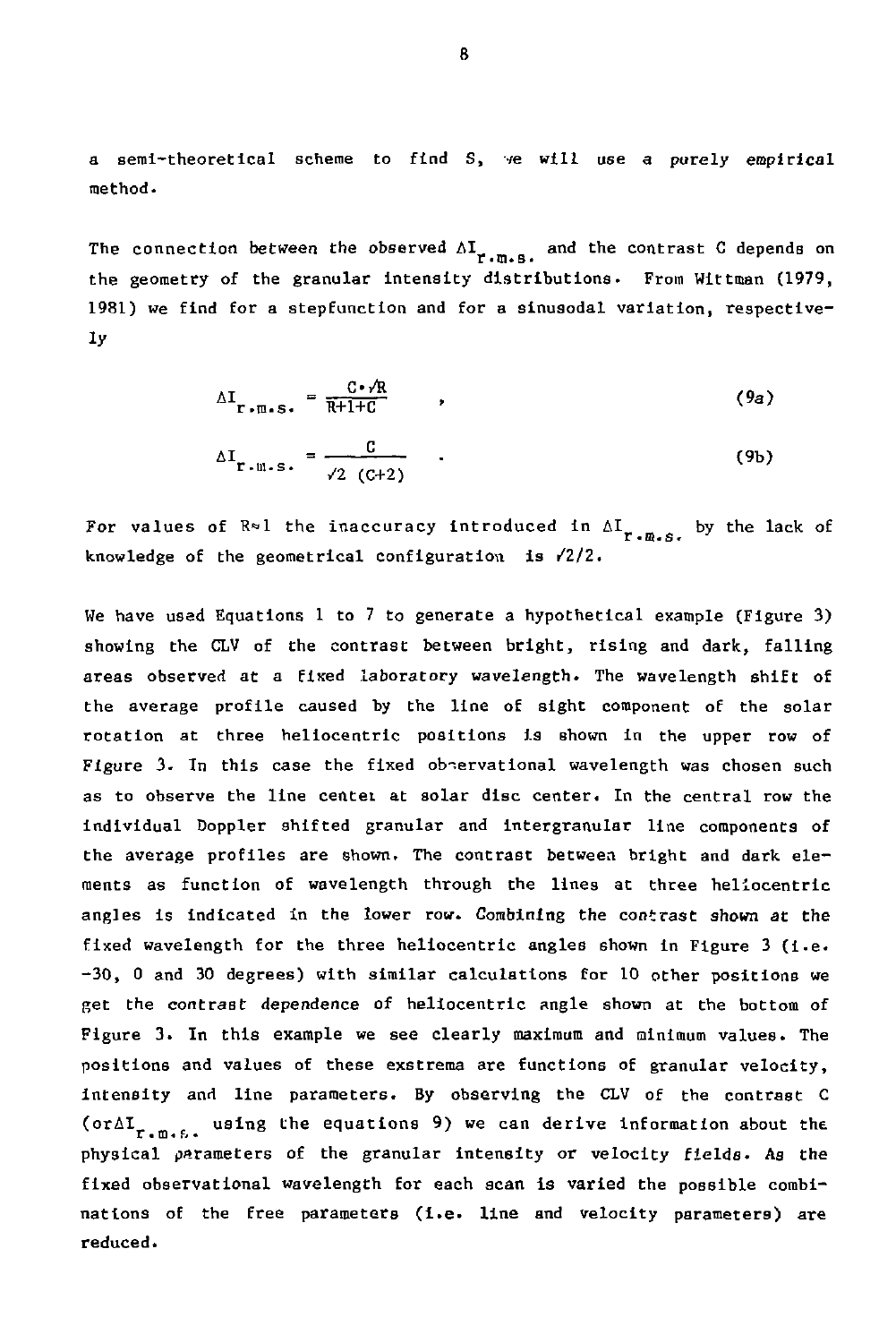

Fig-3. The upper row shows how the solar rotation causes a fixed laboratory wavelength to scan through a spatially averaged solar spectral line as function of heliocentric angle along the solar equator. In this case the fixed observation wavelength is chosen such that the disc center is observed at line center. The dotted vertical lines in the three columns give the positior. of the fixed observing wavelength at the heliocentric angles 30 degrees west, center and 30 degrees east respectively. The middle row indicates the granular (G) and Intergranular (T) line components of the average profile. The lower row shows how the contrast between granules and intergranular areas varies as function of wavelength through the average spectral line profile. At the bottom is shown how the granule/intergranular contrast will vary as function of heliocentric angle. It is Indicated where the spectral line examples are positioned in angle.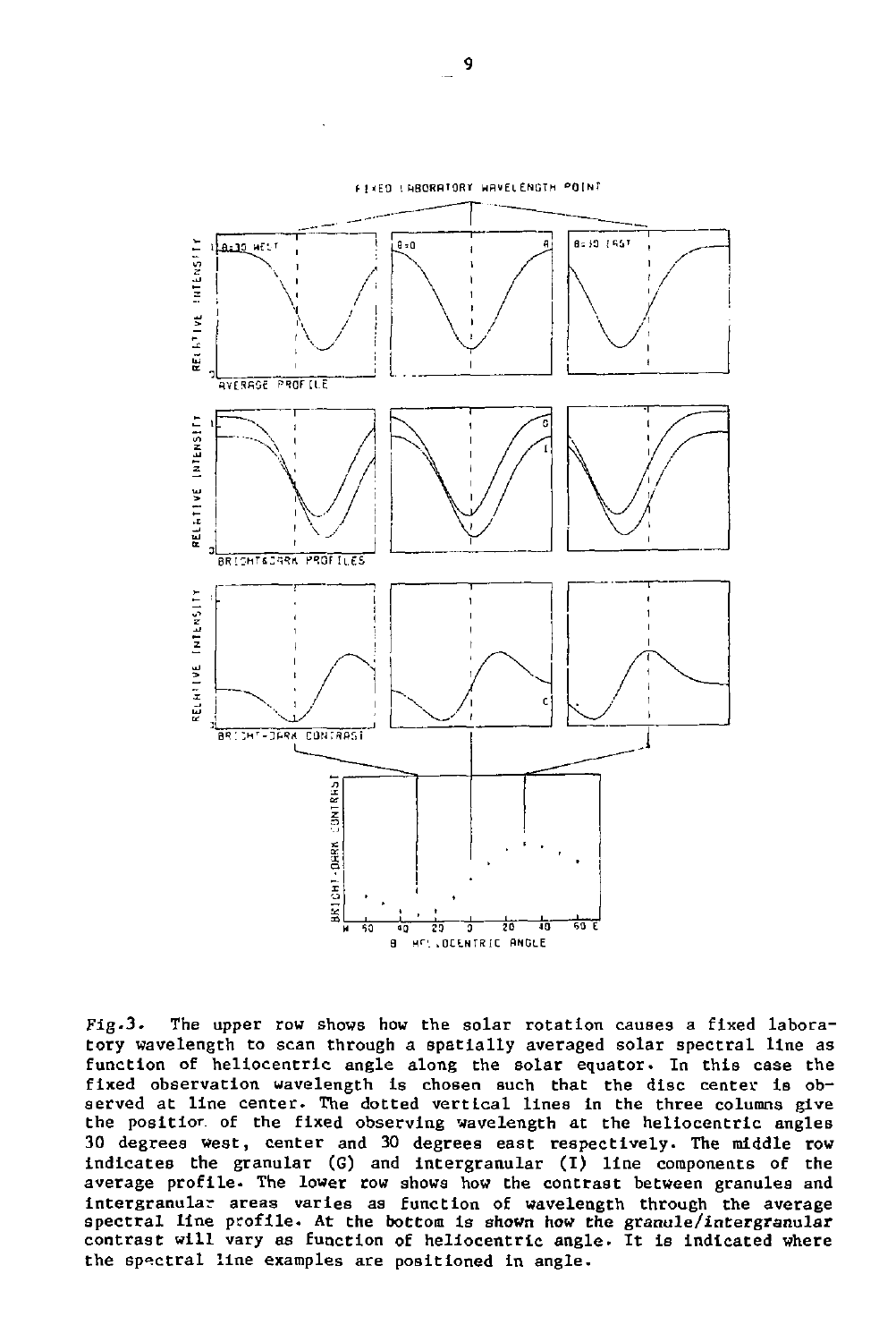# 3. Preliminary Application of the Method

### 3.1 INSTRUMENTATION

The solar tower and the large horizontal spectrograph at the Oslo Solar Observatory were used for the observations. The tower telescope has a primary mirror with focal length 29.5 meters and an aperture of 0.35 m. More details are described by Brahde (1967). The spectrograph Is of the Czerny-Turner type with 14 m focal lengths of collimator and camera mirrors. The grating has 630 lines/mm and an effective area of 150 x 250  $\text{mm}^2$ . The signals were recorded photoelectrically by two EMI 9698B photomultlpller tubes. One of these (channel 1) is mounted on a sled driven by a computer controlled stepmotor, each step is  $15\mu\text{m}$ . The other tube (channel 2) is positioned manually on the redward side of Channel 1. The data are digitized by a  $10$ -bit AD-converter and written continously on a 9-track magnetic tape by a Hewlett-Packard 2100A minicomputer. Detailed descriptions of the spectrograph and register equipment are given by Andersen (1981). The software for the computer control of the spectrograph and the observations are described by Andersen (1979) and Marstad (1981).

# 3.2 CHOICE OF SPECTRAL LINES

In order to apply the present method it is necessary to have detailed knowledge of the line profiles in granules and in intergranular areas (the wavelength positions will be determined by the method). Possible height resolution Is achieved by using the effective heigth of line formation as described by several authors (Beckers and Milkey 1975, Altrock et al. 1975).

Only iron lines were selected because of the large abundance of varying line strengths in the solar spectrum, the availability of laboratory measurements of oscillator strengths and the lack of hyperfIne-structure. Four relatively unblended lines were selected, in addition Fe 656.9 nm *was*  used. Although this line has strong water vapour blends it has been used extensively in earlier contrast measurements of granular velocities (Beckers 1968, BLT)- The atomic and empirical data for lines and average line profiles are given in Table 1. The oscillator strengths are from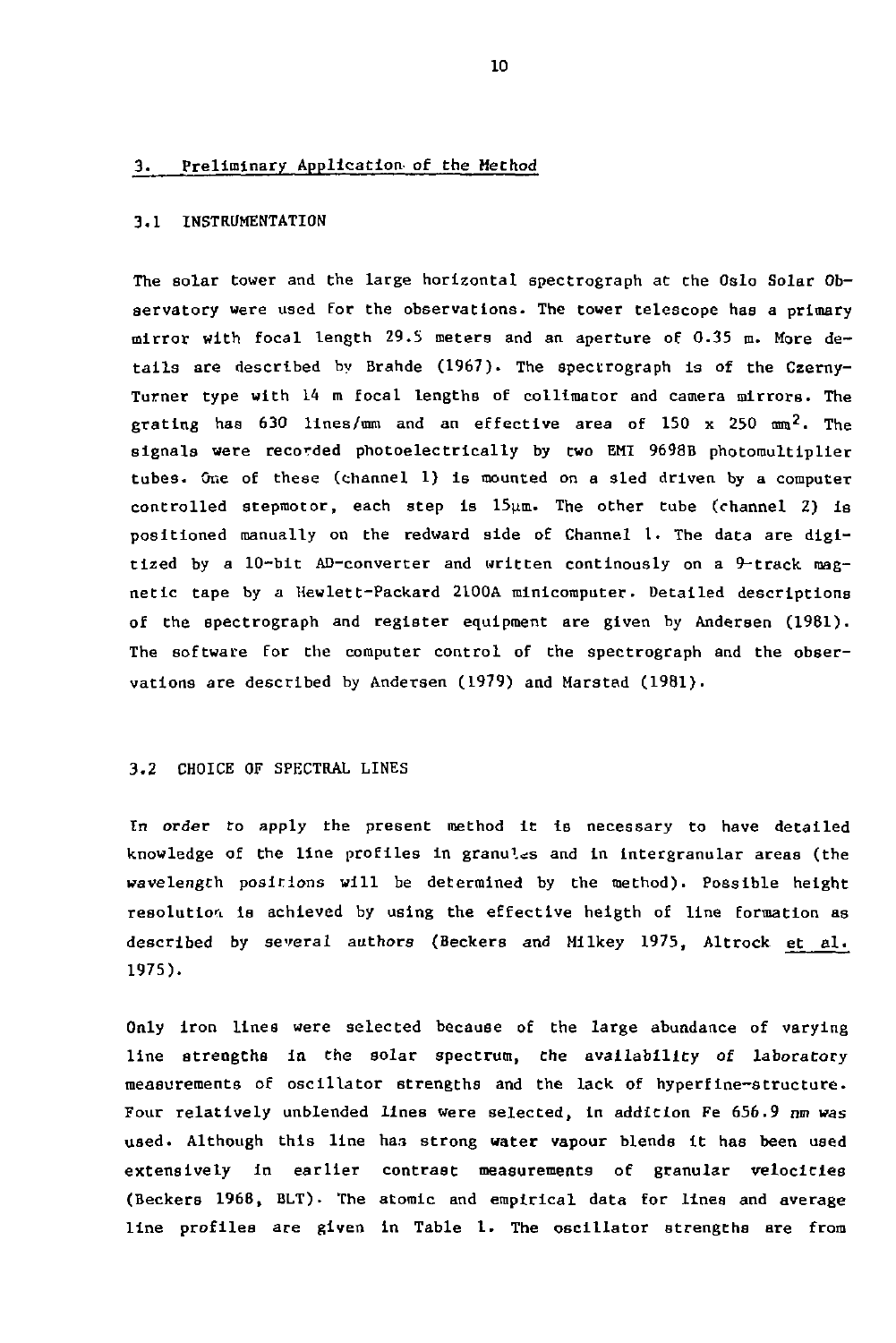Baschek (1963) and May et al. (1978), other data are from Moore et al. (1966) and Andersen (1981).

For each line the LTE line profile at several heliocentric angles in the HSRA (Gingerich et al. 1971) model atmosphere were calculated. For all lines except 557.6 nm a fit to the observed profile within 0.5% was achieved. As pointed out by Altrock et al. (1975) the assumption of LTE breaks down tn the core of this line. The close fit was made possible by a macro/micro-turbulence that decreases with heigth. The average velocity model for best fit was close to that of Hollweger and Müller (1974).

| Line (pm)   | Center Intensity | Eg.Width (pm) | FWHH (pm) | Ex. pot. (eV) | Log gf. |
|-------------|------------------|---------------|-----------|---------------|---------|
| Fe I 557.6  | 0.198            | 12.5          | 12.25     | 3.43          | $-0.6$  |
| Fe I 633.0  | 0.685            | 3.6           | 9.53      | 4.73          | $-1.12$ |
| Fe II 643.2 | 0.623            | 4.3           | 10.54     | 2.89          | $-3.6$  |
| Fo 1 656.9  | 0.401            | 7.3           | 11.09     | 4.73          | $-0.6$  |
| Fe 1 659.3  | 0.309            | 8.4           | 11,67     | 2.43          | $-2.5$  |
|             |                  |               |           |               |         |

Table I. Averaqe Line Parameters

## 3.3 OBSERVATIONS

We want the observations to give information of the CLV for the intensity fluctuations in the spectral lines and nearby continua.

For each given spectral line the individual observations were carried out in the steps:

- 1) The image of the heliocentric position for which we wanted to observe in the line center was positioned on the slit.
- 2) The spectral line *wan* scanned with channel 1 (in steps of 0.28-0.35 pm) with an entrance aperture of 1.5x170 arc.sec. in order to determine the average line profile at that heliocentric position. The widths of the exit slits were equivalent of 3pm and 20pm for channel 1 and 2, respectively. Channel 1 was thereafter positioned with an accuracy of 0.3pm at the center of the average profile. Channel 2 was manually placed in *a* nearby redwards continuum.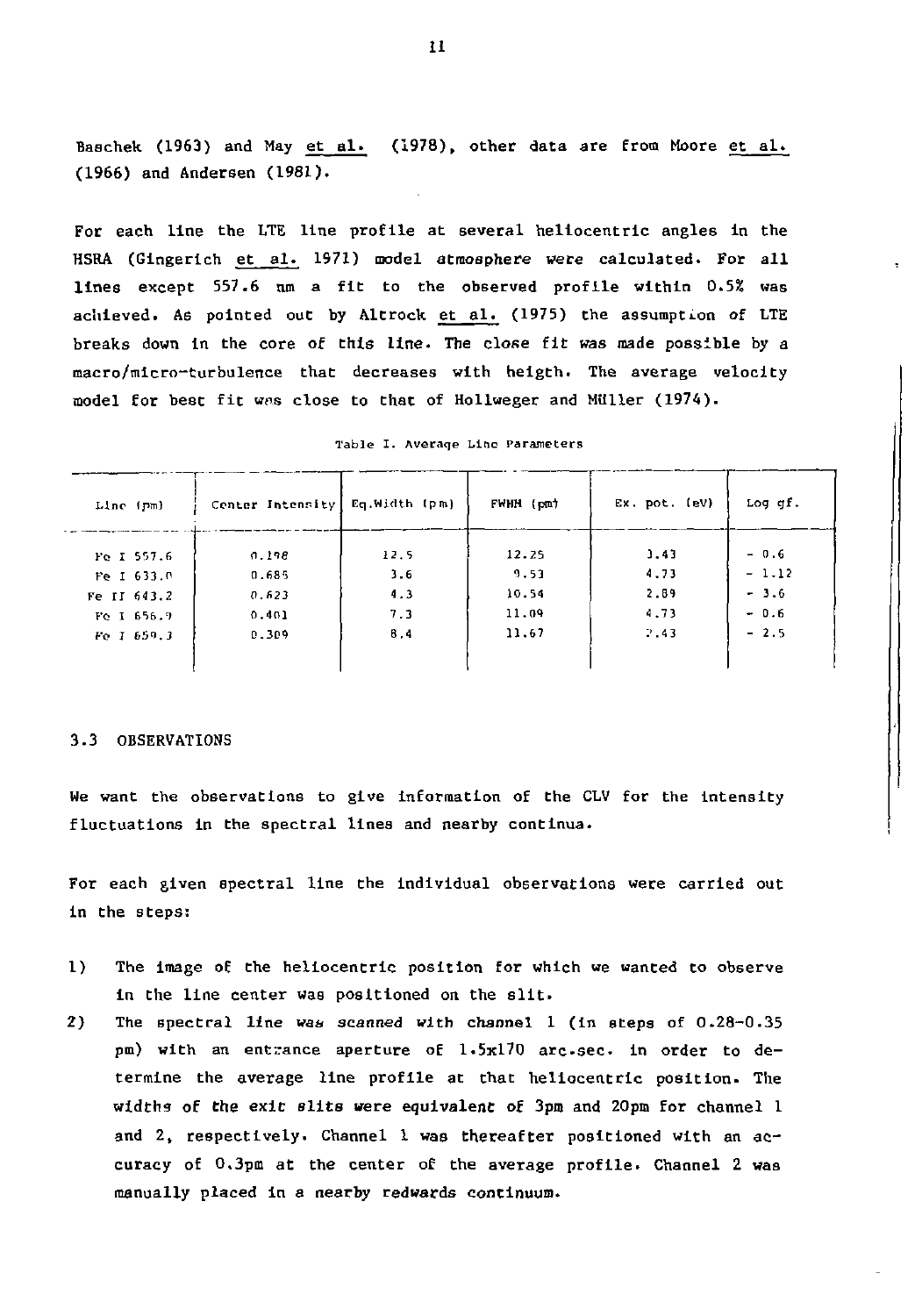3) The entrance aperture was limited to 1.4 arc sec square. The image of the Sun was scanned in the east-west direction with a sampling interval of 35 ms (equivalent of 0.4 arc.sec. on the Sun) by letting the image drift across the Bllt.

For each line center position and spectral line 10-30 scans were observed. The data from each scan was divided into intervals of 5 degrees In heliocentric angle. Within these intervals the data were corrected for limbdarkening and large scale intensity structures by a least squares fitting of a third order polynomial. The r.m.s. intensity fluctuations  $(\Delta I_{r,m,s})$ were calculated within each interval. Figure 4 gives the CLV of the intensity fluctuations for the scans shown in Figure 2. The general trend of the CLV in the line (upper curve) should be compared with the hypothetical example in Figure 3.



Fig.4. The observed CLV of AI<sub>r.m.s</sub> of the scans shown in Figure 2. The<br>values are calculated over intervals of 5 degrees in heliocentric angle. Trianglea and dots indicate the results for the line and the continuum observations, respectively.

A total of 165 scans were observed on 6 days between 6 August 1979 and 8 July 1980. 91 scans were found to have  $\Delta I_{r.m.s.}$  in solar center continuum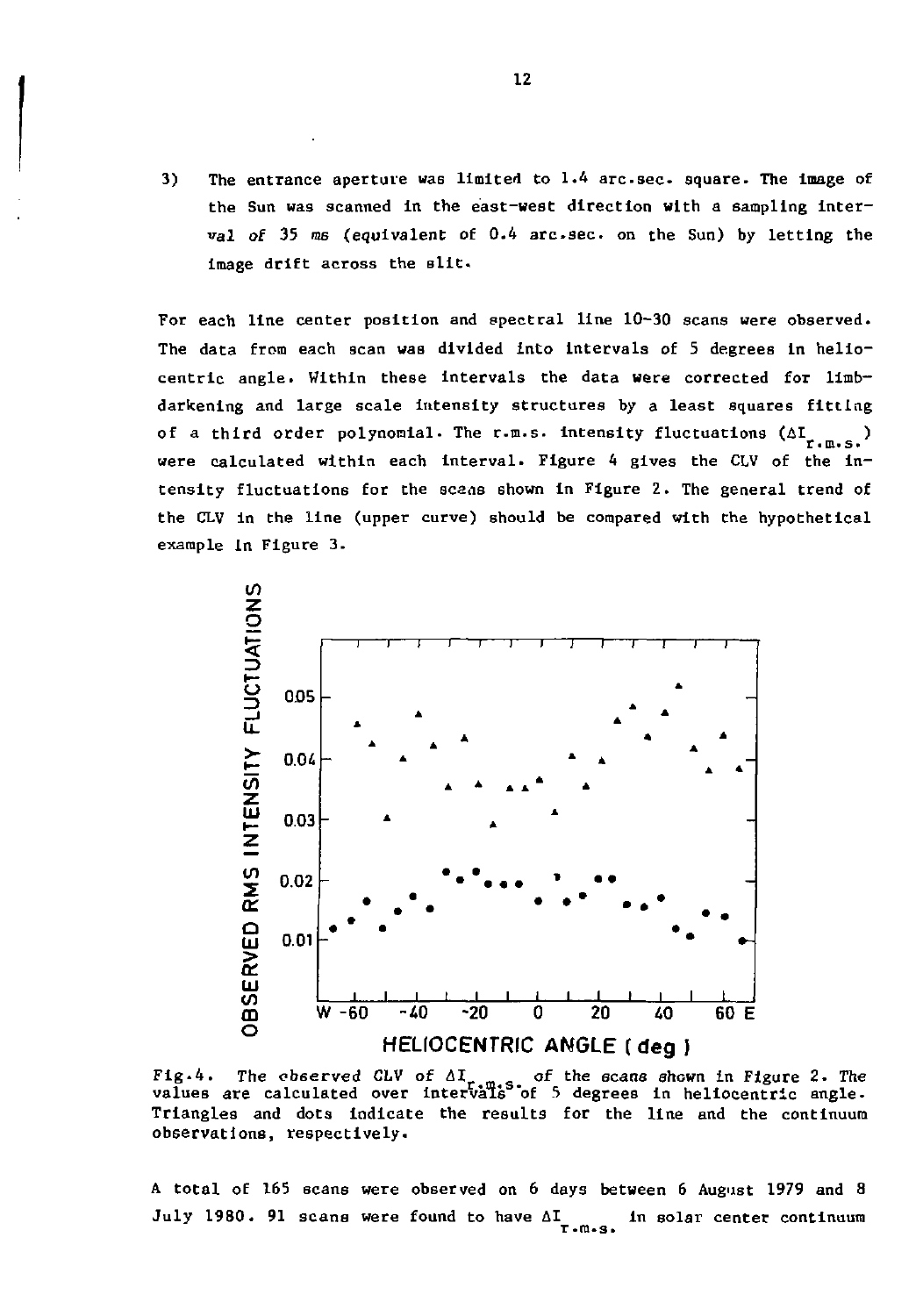larger than 1.5% and therefore included in the further study. For each scan the effect of different scan angles with respect to the solar equator was taken into account. Scans of the same lines and disc positions were averaged. Figures 5 and 6 show the average observed values for the lines 656.9 and 643.2 nm as dots.



Fig.5. The average observed CLV of AI, a observed in the Fel 656.9 nm<br>line, shown as dots, is compared with the best fit of theoretical calculated values shown as the full drawn lines. The upper section shows the results for the scans observed in line center at solar disc center. The middle and lower section shows the results for scans observed with line centers at heliocentric angles of 30 degrees east and west, respectively.

 $13$ 

*i*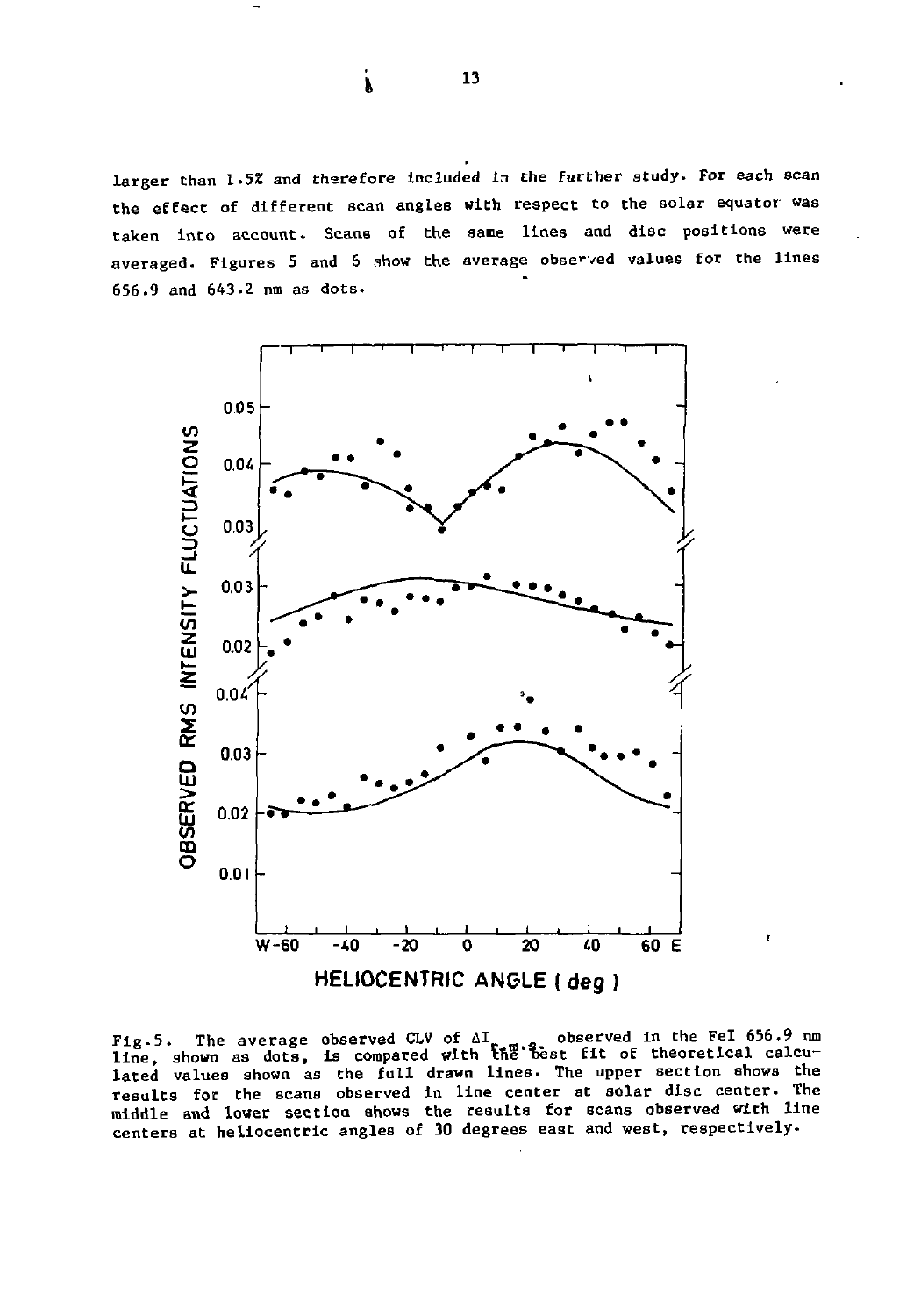

Fig.6. As for Figure 5, but observed in the Fe II 643.2 nm line and at 45 degrees heliocentric angle east and west, respectively.

## 3.4 PARAMETERS FOR THE VELOCITY MODEL

 $\mathbf{r}$ 

With the present method the velocity parameters are determined by comparing the theoretically calculated CLV of the intensity fluctuations with the observed (shown In Figures 5 and 6). To do the theoretical calculations It is necessary to make assumptions about several of the parameters entering Into Equations 2 to 9.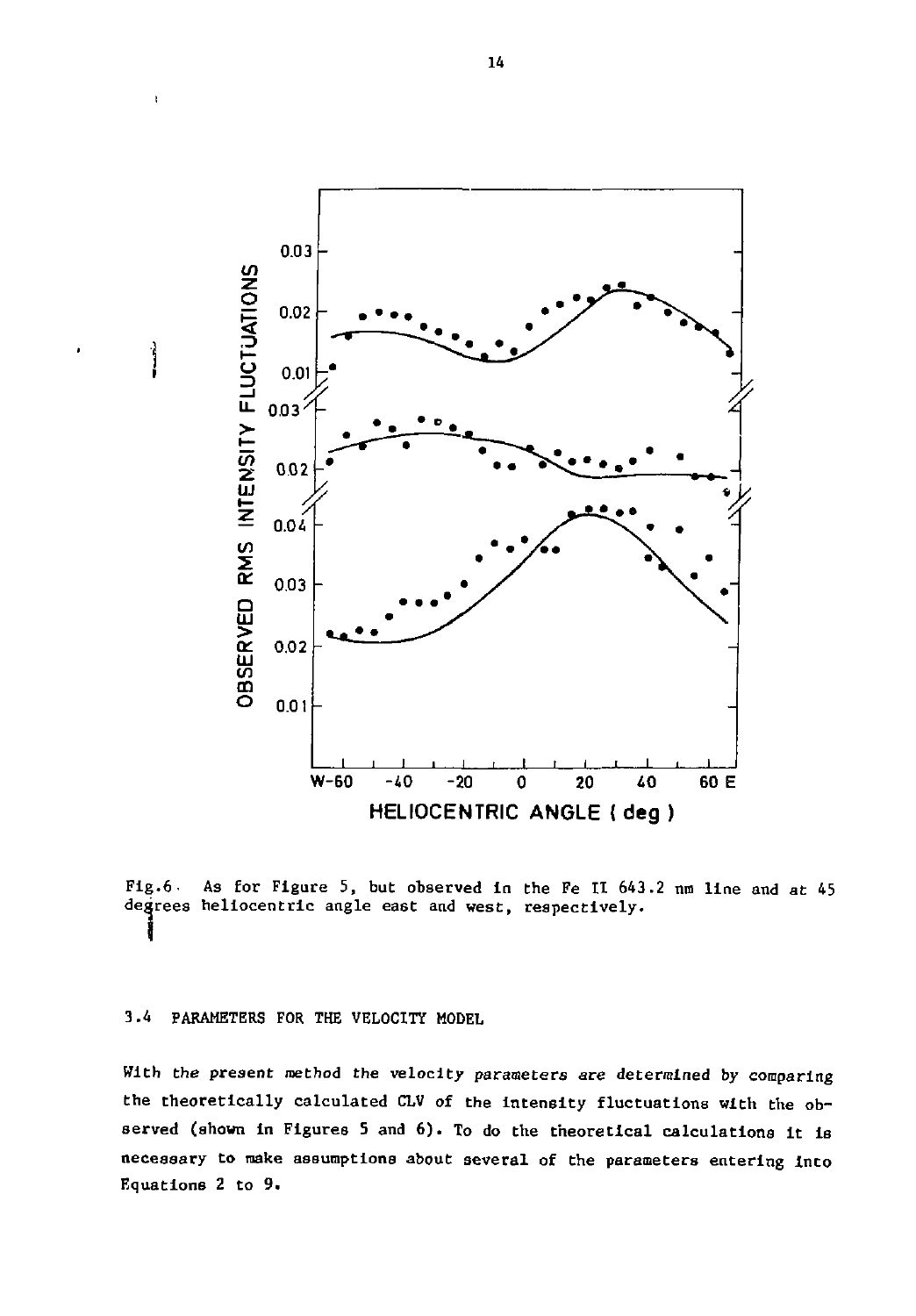Using the parameters derived from the average line profile calculations, LTE line profiles were calculated for each of the two components of the atmosphere presented by Nelson (1978). For each line and heliocentric angle the macro-turbulence was set equal to zero, whereas a wide range of microturbulence values were adopted. All calculations were done using Gaussian line profiles. From these calculations a grid of parameters for each line were chosen such that the average profile defined by equation 2 had an equivalent width within *5%* of the value listed in Table I.

The continuum area ratio is fairly well determined,  $R=1.11\pm0.03$  (Wittmann 1979, Andersen 1981). The true continuum contrast ratio A is assumed to be 0.80±0.05 (Wittmann 1979). Entering these parameters into equations 1-9, only the velocities and the spatial degradation parameter have to be determined.

For each scan the value of S needed to reduce the continuum intensity fluctuations, derived from the true contrast  $A<sub>p</sub>$  to the observed fluctuations is found from equation 8. In our observations the values of S varied from 0.73 to 0.97, only values better than 0.9 were used. We note that the value for S in the very high resolution observations of BLT was 0.62.

The mathematical formulation used here (equations  $2-9$ ) assumes that all the observed intensity flutuations are caused by spatial fluctuations in a highly correlated velocity/intensity fields as described in Figure 3. This we know is not true- Superposed on granular velocities there are fluctuations caused by instrumental noise, changes in atmospheric transperancy and the solar intensity fluctuations caused by uncorrelated velocity/ intensity fields.

The observed points are given as average values over several days. Since the effects mentioned above are spatially uncorrelated over this long time intervals they will contribute as a "noise" in the CLV of the fluctuations independent of the heliocentric angle. Because of the random nature of this "noise" in the average observed CLV of the intensity fluctuations, we can wriuc for the observed intensity fluctuation as function of heliocentric angle,

$$
\Delta I_{obs}^2(\theta) = \Delta I^2(\theta) + \Delta I_{noise}^2
$$
 (10)

15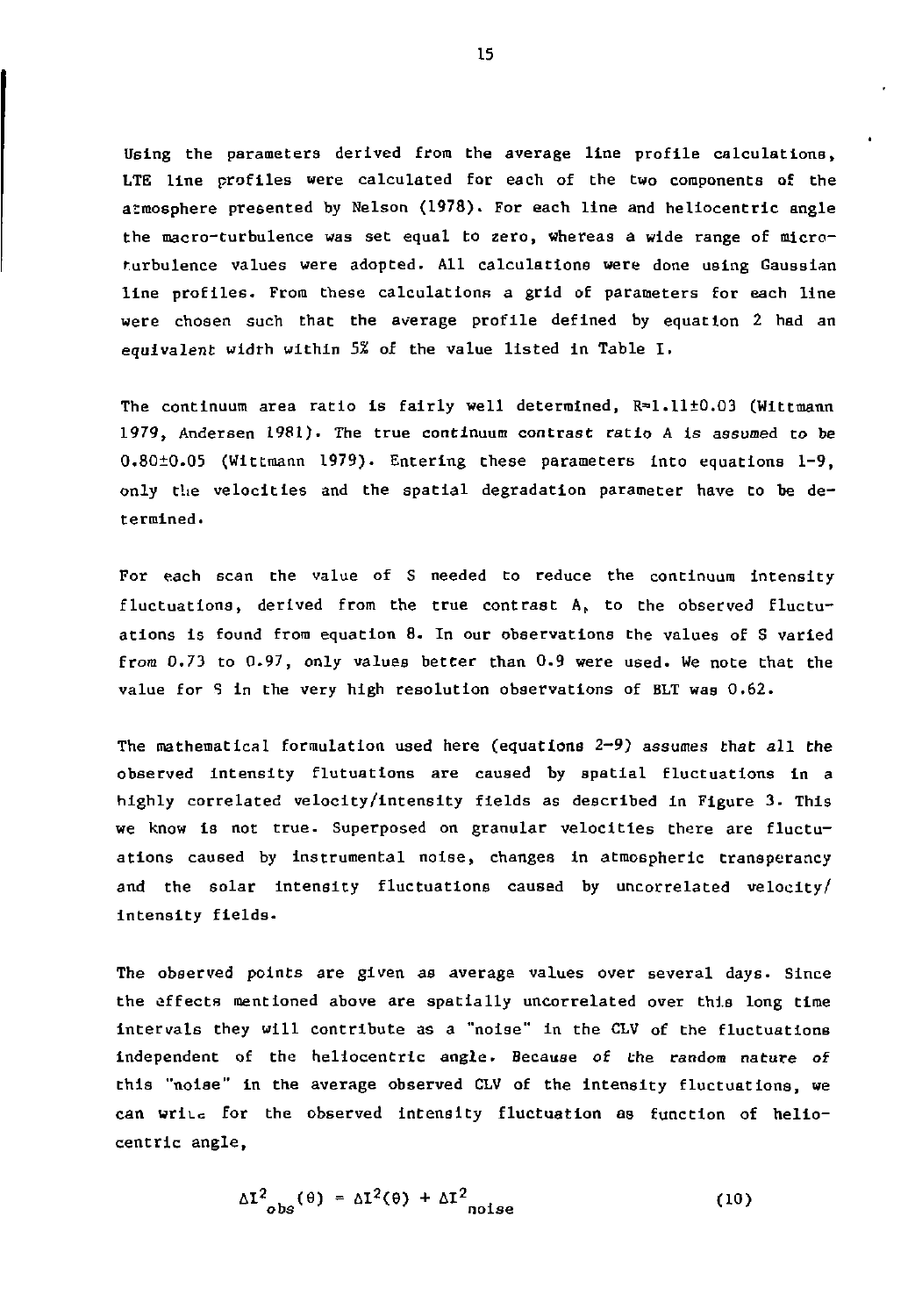Here  $\Delta I$  and  $\Delta I$ <sub>noise</sub> are the fluctuations from the granular field and all other contributions, respectively. From the equations 2 to 9 we find that the possible minimum values of AI is close to zero as demonstrated in Figures 1 and 3. Using Eq. 10 we find  $\Delta I_{\text{noise}}$  which is equal to the minimum observed intensity fluctuation value  $\Delta I_{obs}$ , confer Figures 4 to 6.

 $\ddot{a}$ ł

> The line of sight velocity has contributions from both the horizontal and vertical components of the granular velocity field. In order to include both velocity directions in the model calculations it is necessary to make assumptions regarding the geometrical configuration of the velocity field. The method itself is independent of the choice of model. The complexity of the model should, however, be determined after taking into account the quality of the data. For simplicity we assume that the vertical components cause all the observed line shifts, whereas the horizontal components are responsible for the broadening of the lines- This simplified model is partly justified by the fact that the horizontal velocities change sign on smaller geometrical scales than the vertical velocity. Furthermore since only observations with heliocentric angle 9 smaller then 60 degrees are used the vertical velocity will be the main contributor to the line of sight velocity.

> The relative CLV of the line parameters are assumed to be equal in granules and in Intergranular areas. The size Is determined from the CLV of the average line profile.

> An attempt was made to use the sinusoidal model of the velocity field proposed by Beckers and Nelson (1978). It was found that this and other detailed models introduced to many free parameters for our observational data. It is probable that for observations with higher angular resolution It is possible to determine the velocity model in greater detail. Higher accuracy could also be achieved by performing more detailed line profile calculations like those done by Nordlund (I960) and/or rejecting the computational convenient assumption of LTE.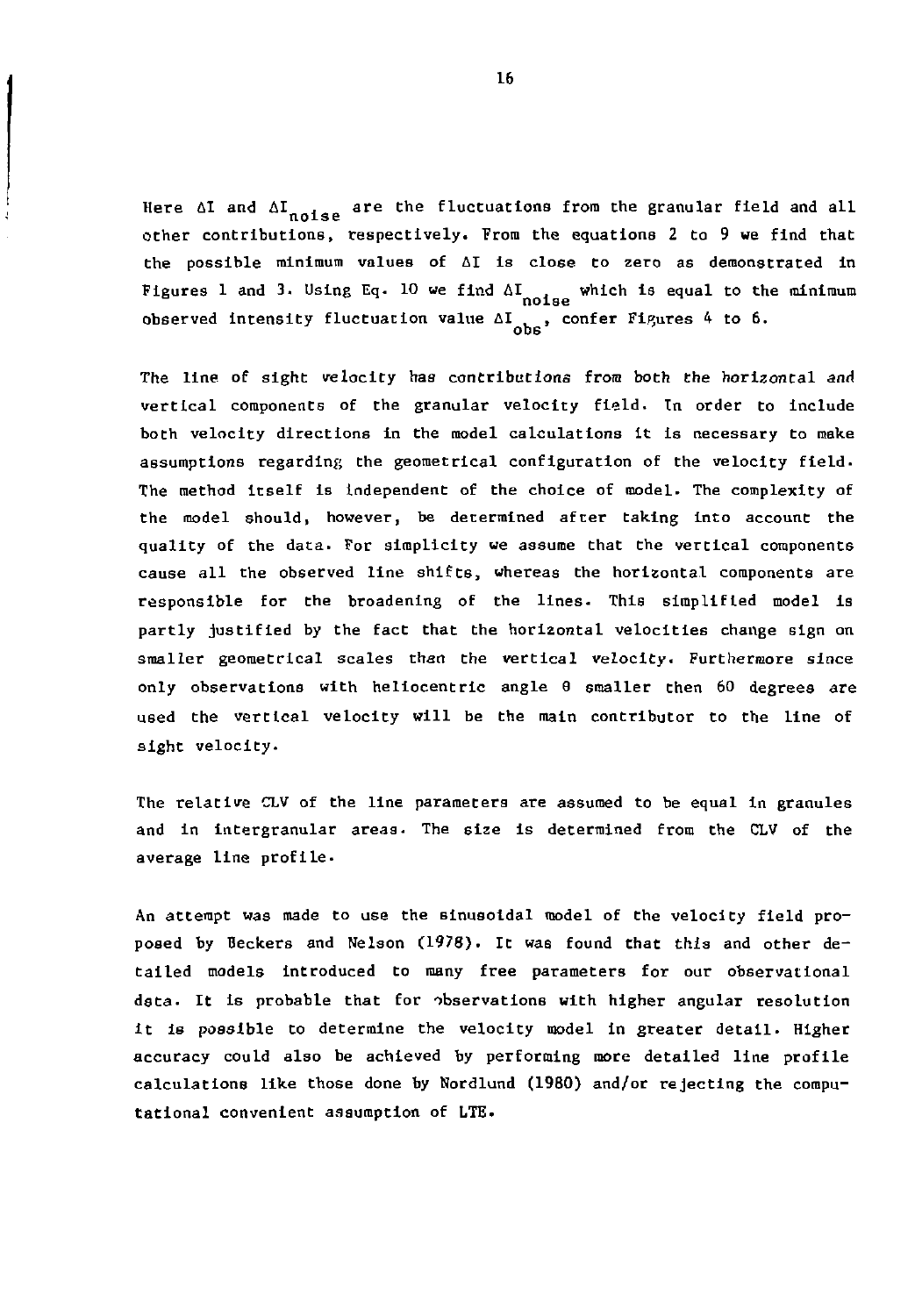#### 3.5 GRANULAR VELOCITY RESULTS

The comparison between calculated and observed values of the intensity fluctuations was carried out as follows. The CLV of  $\Delta I_{obs}$  was displayed on a graphical computer terminal. Interactively values for the vertical velocity differences and the horizontal velocity broadening were choean. Using equations 1-10 the theoretical CLV was calculated and compared with the observed value. The devlations were calculated and stored. Successive velocity values were chosen in order to find the least deviation-

For all the lines except Fe I 557.6 nm it was possible to find unique combinations of vertical and horizontal velocities that reproduced the observed CLV of AI. The line parameters and velocities are given for each line and observed line center position in Table II- The theoretical CLV for two of the lines are shown in Figures 5 and 6.

| Line<br>(mm) | Line center<br>observed at | $B_{\mathbf{q}}$ | $B_i$ | $FWHM_{\mathbf{q}}$ | Lineparameters at disc center<br>FWHM, | $v_{ver}$  | Velocities (km/s)<br>$v_{\text{hor}}$ | Undertainty<br>In velocity |
|--------------|----------------------------|------------------|-------|---------------------|----------------------------------------|------------|---------------------------------------|----------------------------|
| 643.2        | 45 E                       | 0.4B             | 0.56  | 7.5                 | 7.7                                    | 2.5        | 1.0                                   | 10.5                       |
|              | 45 W<br>$\bullet$          |                  |       |                     |                                        | 3.9<br>2.6 | 2.0<br>1.0                            | 0.6<br>0.4                 |
| 643.2        | 45 E                       | 0.45             | 0.49  | B.0                 | 7.7                                    | 3.0        | 1.5                                   | 0.4                        |
|              | 45 W                       |                  |       |                     |                                        | 4.0        | 2.5                                   | 0.6                        |
| 656.9        | $\mathbf{D}$<br>30E        | 0.30             | n, 3n | 11.0                | 9,9                                    | 3.2<br>2.0 | 1.4<br>1.2                            | 0.5<br>0.5                 |
|              | 30 W                       |                  |       |                     |                                        | 2.3        | 1.5                                   | D.5                        |
|              | $\mathbf{0}$               |                  |       |                     |                                        | 2.2        | 1.0                                   | 0.4                        |
| 659.3        | 45 E                       | n.21             | 0.21  | 12.0                | 10.2                                   | 0.4        | 0.5                                   | 0.3                        |
|              | 45 W<br>10E                |                  |       |                     |                                        | 0.5<br>0.4 | 0.5<br>n.5                            | 0.4<br>0.3                 |

Table II. Granular Line and Velocity Parameters.

The fitting of the theoretical curves to the observed ones can be done with an uncertainty in the velocities of 0.1-0.2 km/s. In addition the uncertainty caused by several possible combination of line parameters, the uncertainty in the continuum contrast and the uncertanty in the choice of the intensity model {equations 9 a,b) will introduce errors of 0.2-0.4, 0.18-0.25 and 0.1-0.15 km/s, respectively.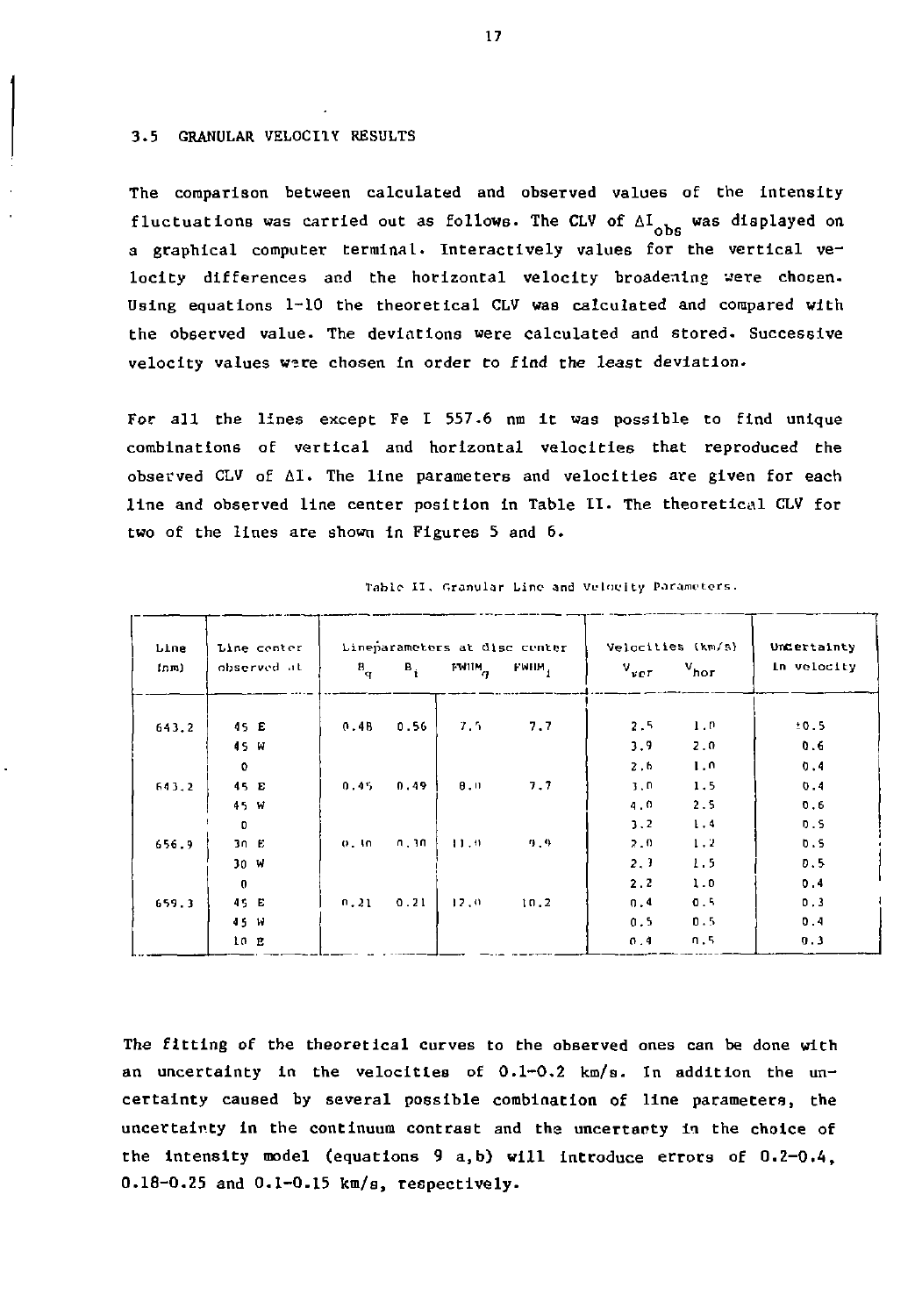The variation in the velocity for different observational position of the line center is probably caused by the crude velocity model and the approximation done by assuming that the individual lines orginate at a level with constant velocity.

Keil (1980c) has discussed the effects of using this type of approximations when the velocity gradient with height is high. He found that the calculation of the velocity gradient directly In the line transfer function could change the velocity gradient nearly with a factor two as compared with the response function calculation.

From the fict that we are not able to reproduce the CLV of the intensity fluctuations in 557.6 nm, we conclude that there is little or no correlation between velocity and intensity at the heigths where central parts of this line is formed.

The height of formation for each line is a function of heliocentric angle, line parameters, velocity field and position in the line. The height of formation will increase with increasing heliocentric angle and decrease with increasing wavelength separation to the line center. For lines obincreasing wavelength separation to the line center. For lines observed in line center at disc center the effect of observing higher regions in the atmosphere at increasing angles is partly compensated by wavelength shifts into the line wings caused by solar rotation.

In Figure 7 we have combined the calculated heights of line formation with the velocity results. The velocity differences in Table II have been transformed into r.m.s. velocities assuming a st^p function geometry of the velocity field (confer Eq. 9). We find that the velocities seem to decrease linearly to zero at approximately 200 km above  $\tau_{500} = 1$ . This is in acwith the wooults of Veil (1980e) which are dashed line in Figure 8. The linear equations derived for the velocities are (in km/s):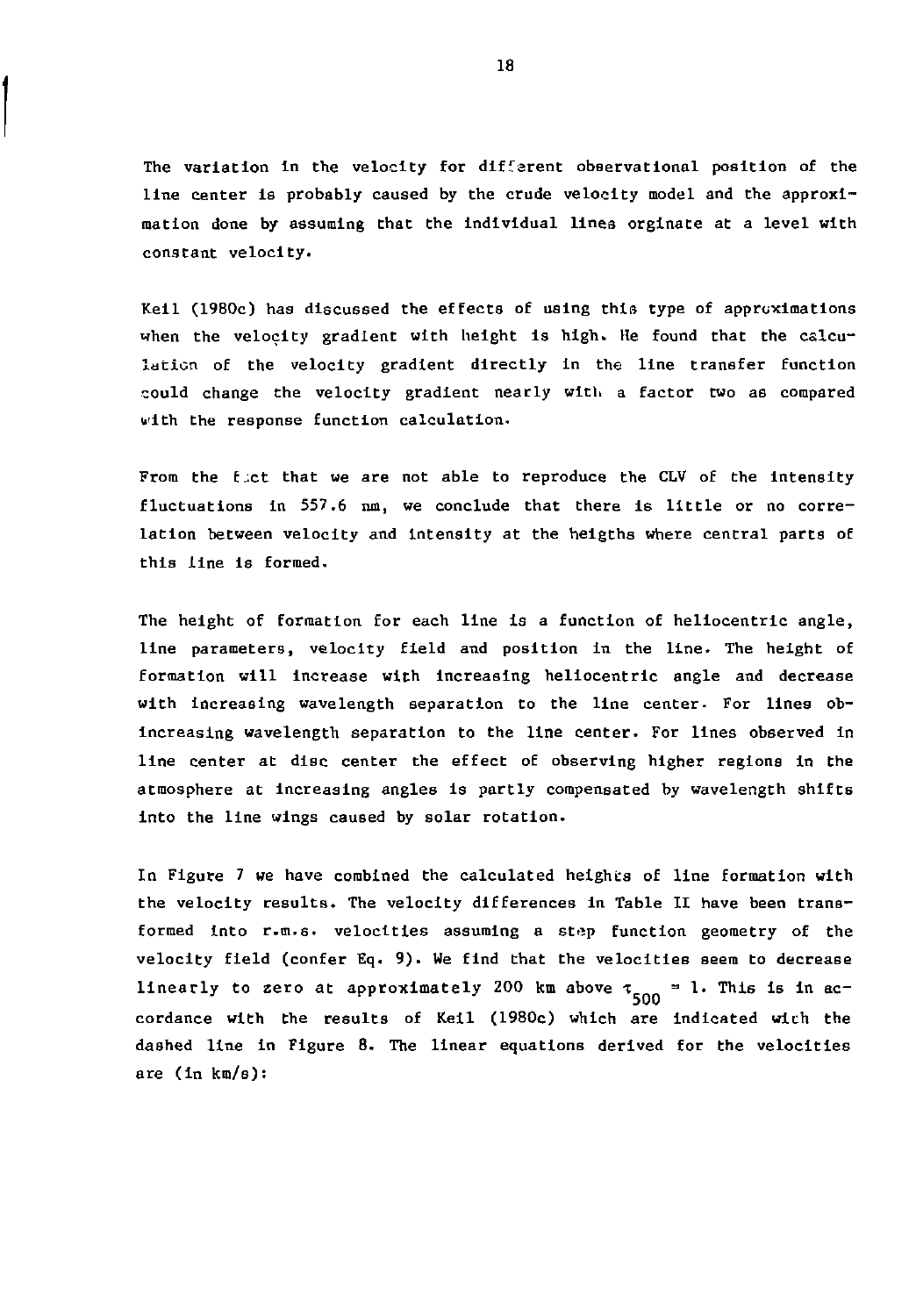

**Fig.7. a) The r.m.s. of the vertical velocities, as function o£ height In the solar photosphere, are shown as dots with calculated uncertainties as**  vertical bars. The best linear fit to the points is given by the solid<br>line. The height values were calculated from the response functions<br>(Beckers and Milkey 1975). The dotted and dashed line show the results of **Durrant et al. (1980c) respectively, b) As for a), but for the horizontal velocity field.**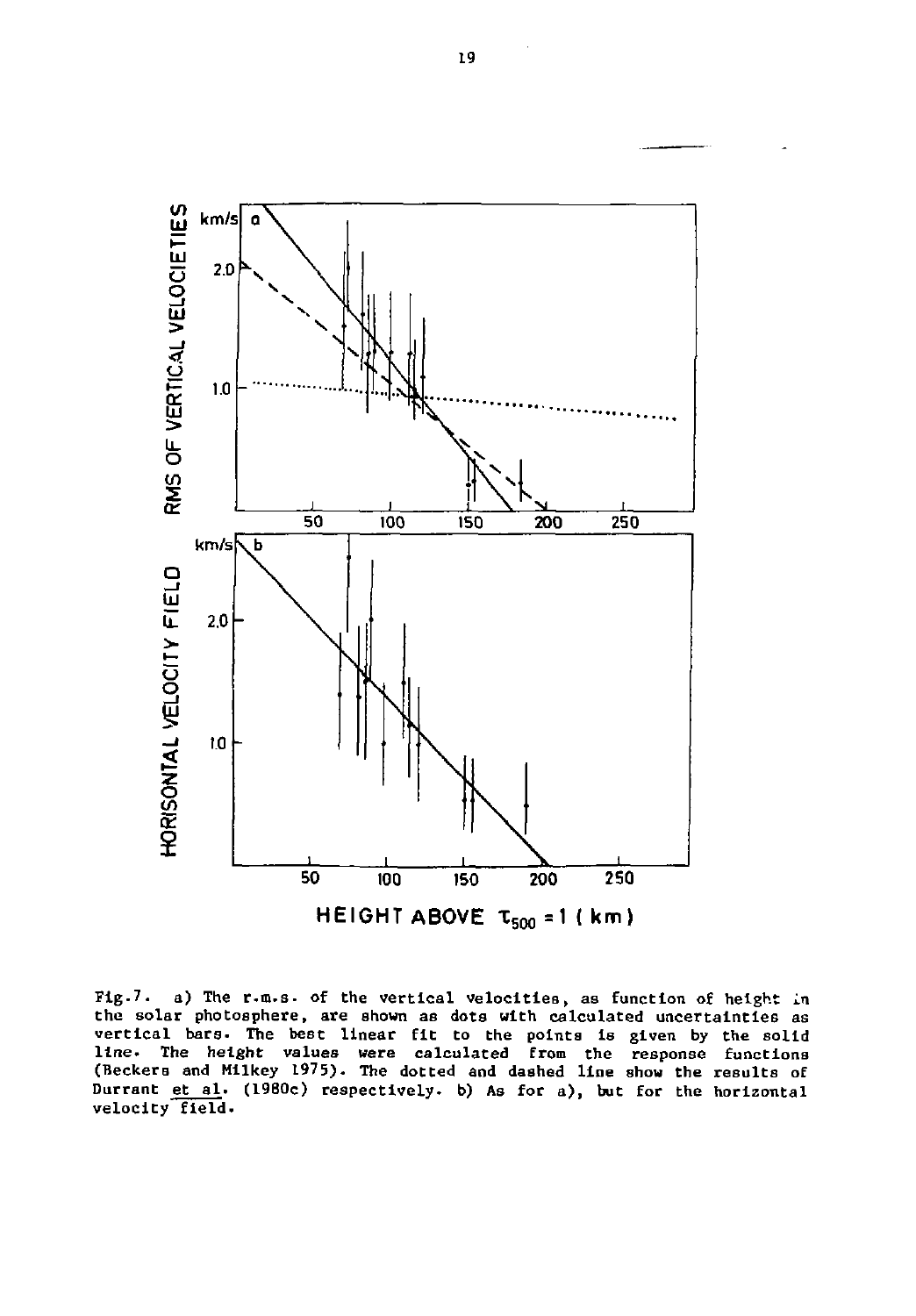$$
\Delta v_{r.m.S.} = 2.77 - 0.015 \cdot h(km),
$$
  

$$
\Delta v_{hor} = 2.66 - 0.013 \cdot h(km)
$$

The results from Durrant et.al. (1979) indicate a much smaller velocity gradient with height as shown with the dotted line in Figure 7. They use, as do Keil (1980a,b), the method of directly measuring the Doppler shift of the spectral lines.

## 4. Discussion

Discussing the results presented In Figure 7 and equation 11 it must be emphasized that our method only measures the part of the elocity fluctuations where intensity and velocity are highly correlated- If this correlation decreases with height our results give an upper lim : for the true velocity gradient with height.

The measurement of this local correlation is difficult and uncertain. Some Indirect information is obtained by determining the spatial correlation between elements observed in continuum and different parts of spectral lines. These measurements are influenced by the relatively short lifetime of the granules. Altrock and Musraan (1976) find that the correlation disappears at a height of approximately 110 km above  $\tau_{500} = 1$ , Canfield and Mehltretter (1973) find a disappearing correlation at a height of 160 km. We have measured this correlation and the results are presented in Figure 8. When we exclude elements clearly larger that granules (>6") we find that the correlation disappears at approximately 190 km above  $\tau_{500} = 1$ .

The theoretical calculations of Nordlund (1980) show a correlation between local intensity- and velocity fluctuations that disappears at a height of approximately 100 km. The asymmetries observed in lines formed at greater heights Indicate, however, that some correlation exists.

The equation of continuity Imposes restrictions on how steep both the horizontal and vertical velocity gradients with height are allowed to be. We can write the equation of continuity as

20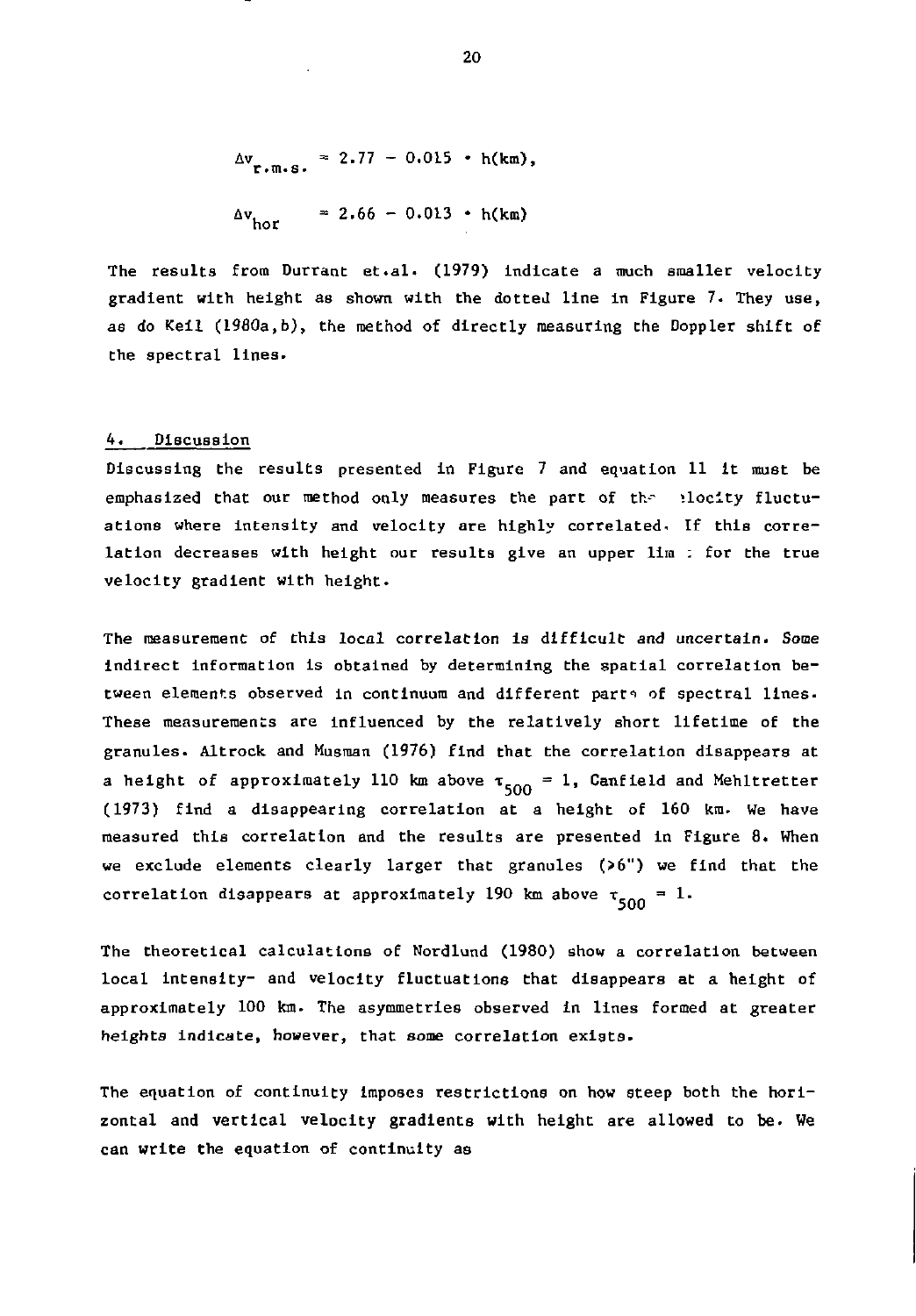

Fig.8. The cross correlation coefficient between intensity fluctuations (observed In 5 degree Intervals) in spectral lines and in continuum as function of height In the solar photosphere. The full drawn line represents the best linear fit to the correlation values calculated when all structures larger than 6 arc.sec. are removed from the data.

$$
\frac{z_1}{\int_{z_0}^{1} \frac{\partial (\rho \mathbf{V}_v)}{\partial z} dz = -2 \int_{z_0}^{2} \frac{\partial (\rho \mathbf{V}_h)}{\partial x} dz
$$
 (13)

Here  $\rho$  is the density and z is the height parameter. The vertical and horizontal velocities are designated  $V$  and  $V$  respectively. Here we have assumed that the horizon al velocity field can be decomposed into two equal components. The typical values of the density scale height of 100-150 km and a horizontal scale of 500-1000 km give the observational constraints for the velocity gradients in equation 13. Entering these values and the observed vertical velocity gradient from equation 11 Into equation 13 we tind that the observed horizontal velocity gradient with height Is too steep by a factor 2-3. This should indicate that our velocity gradients give an upper limit to the true value. This is probably caused by the decreasing correlation between velocity and local intensity with height. If we assume that the observed lower velocities In the line Fe I 659.3 nm is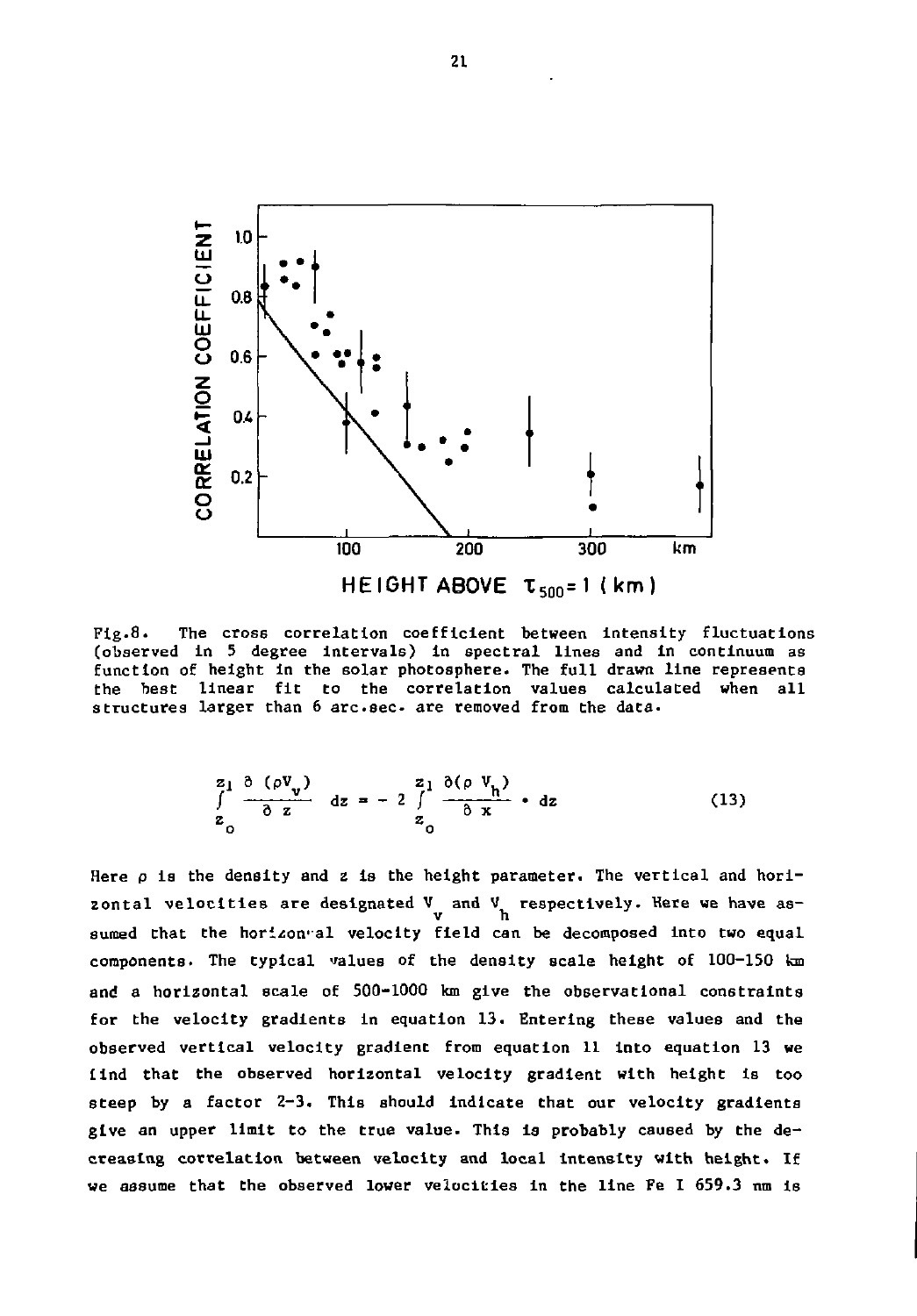caused by this decrease in correlation, then our observations would imply a velocity gradient closer to that of Dutrant et al. (1979).

More observations are necessary in order to determine a reliable velocity gradient. These observations should include a larger number of lines with a large spread in heights of line formation. Our observational results for the lower photosphere (< 100 km) should, however, be reliable as the local intensity/velocity correlation is large there.

It should be noted that the line profiles in the granules are broader in the granules than in the intergranular areas (Table II). This is in clear contradiction to the results of Altrock and Musraan (1976). Our results indicate a larger "microturbulence" in the granules than assumed ecrlier.

#### 5. Conclusion

We have presented a new method for the measurement of granular velocities. This method has, as all other methods, its clear advantages and limitations. But since the limitations are not identical it can serve as a valuable supplement to the other methods. The advantages of our method can be summarized as:

- 1) It Is less influenced by angular smearing. This is indicated by equal results under widely differing observing conditions.
- 2) It is statistically reliable as it employs a large number of granules.
- 3) No sophisticated equipment is needed for the observations and the data reductions are uncomplicated.

#### The limitations are:

- 1) The method measures only the highly correlated part of the velocity/ intensity field.
- 2) Assumptions have to be made about the velocity and intensity fields.
- 3) It requires a large number of observations to reduce the effect of noncorrelated velocity/intensity fluctuations.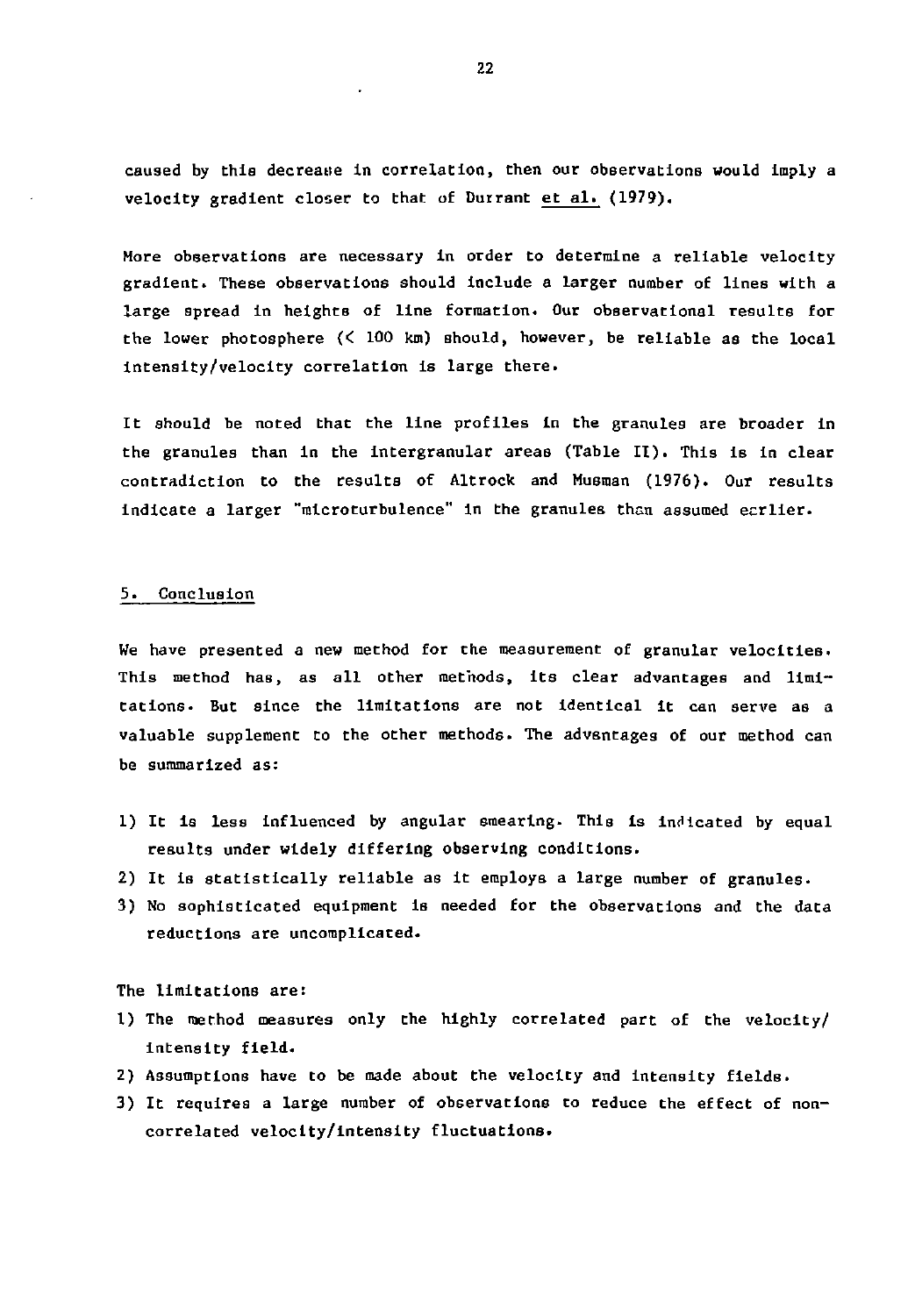#### Acknowledgement

The author wishes to express his sincere thanks to Dr. P.Maltby. Without his contlnous Interest and pressure this paper would not have heen written.

#### References:

- Altrock, R.C. and Musman, S.: 1976, Astrophys.J. 203, 533.
- Altrock, R.C., November, L.J., Simon, C.W., Milkey, R.W. and Worden, S.P.: 1975, Solar Phys. 43\_, 33.
- Andersen, B.N.: 1979, Institute of Theoretical Astrophysics, Internal Report No. 9.
- Andersen, B.N.: 1981, Thesis, University of Oslo (Unpublished).

Andersen, B.N., Engvold, O. and Pettersen, B.R.: 1977, Institute of Theoretical Astrophysics, University of Oslo, Report No. 50.

- Baschek, B.: 1963, Z.Astrophys. ^6\_, 282.
- Beckers, J.M.: 1968, Solar Phys. <u>3</u>, 258

Beckers, J.M. and Milkey, R.W.: 1975, Solar Phys. 43, 289.

- Beckers, J.M. and Nelson, C.D.: 1978, Solar Phys. 58, 243.
- Brahde, R.: 1967, Institute of Theoretical Astrophysics, University of Oslo. Report No. 23.
- Brahde, R.'. 1974, Institute of Theoretical Astrophysics, University of Oslo. Report No. 41.
- Brandt, P.N. and Schröter, E.H.: 1982, Solar Phys. 79, 3.
- Bray, R.J., Loughhead, R.E. and Tappere, E.J.: 1976, Solar Phys. 49, 3.
- Canfield, R.C. and Mehltretter, J.B.: 1973, Solar Phys. 33, 33.
- Durrant, C.J., Mattig, W., Nesis, A., Reiss, G. and Schmidt, W.: 1979,  $Solar Phys. 61, 251.$
- Gingerich, O., Noyes, R.W. and Kalkofen, W.: 1971, Solar Phys. 18, 347.
- Gray, D.F.: 1976, The Observation and Analysis of Stellar Photosphere. Wiley & Sons, New York.
- Holweger, H. and Müller, E.A.: 1974, Solar Phys. 39, 19.
- Howard, R. and Harvey, J.: 1970, Solar Phys. 12\_, 23.
- Keil, S.L.: 1980 a, Astrophys.J. 237, 1024.
- Keil, S.L.: 1980 b, Astrophys.J. 237, 1035.
- Keil, S.L.: 1980 c, Astron.Astrophys. 82, 144.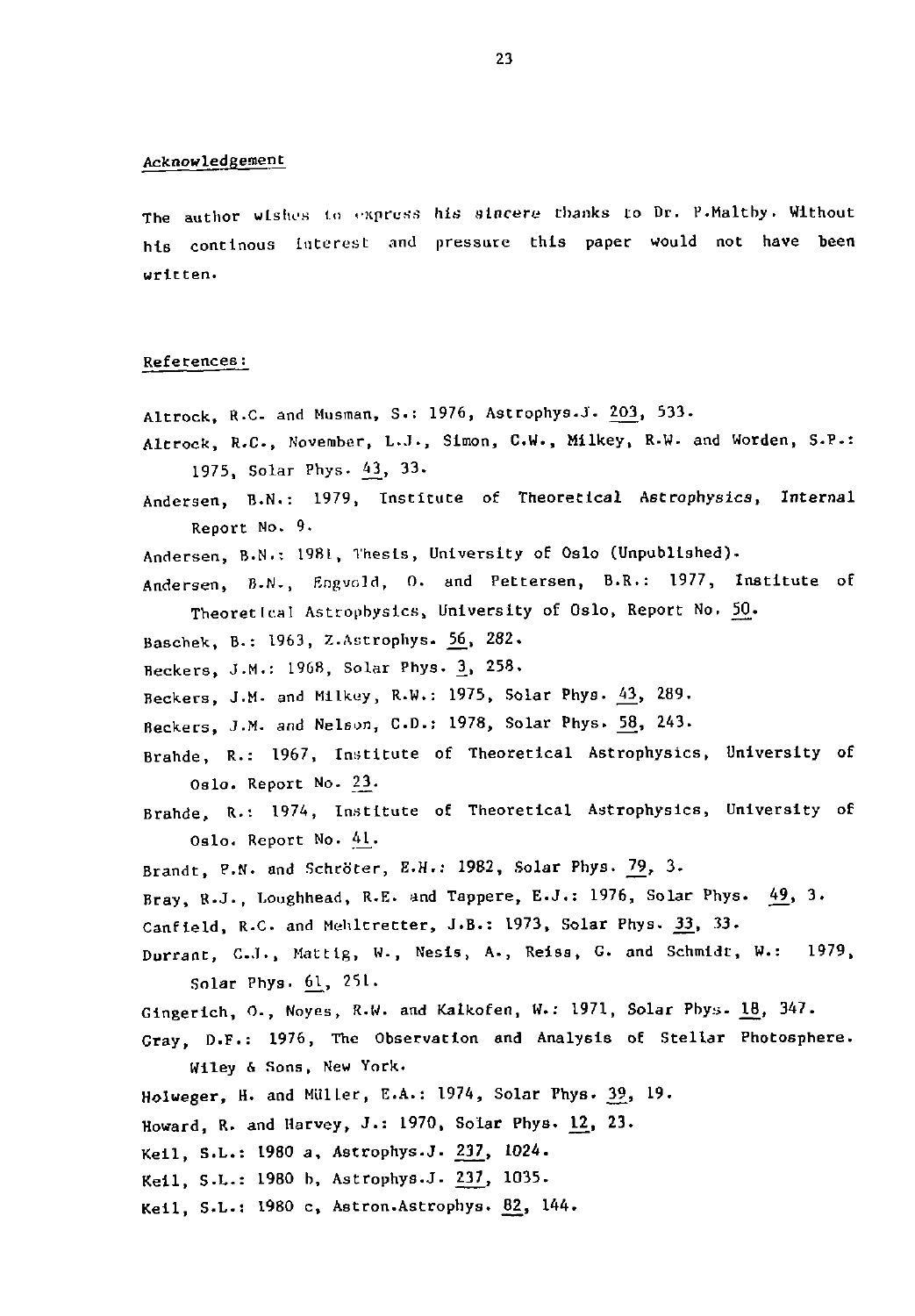Leighton, B.J., Noyes, R.W. and Simon, G.W.: 1962, Astrophys.J. 135, 474. Marstad, N.: 1981, Institute o£ Theoretical Astrophysics, Internal Report

- No. 16.
- May, M., Richter, J. and Nickelman, J.: 1974, Astr.Astrophys.Suppl. 18, 405.
- Moore, C.E., Minnaert, M. and Houtgast, J-: 1966, Nat.Bur.Std. U.S. Monograph No. 61.
- Nelson, G.D.: 1978, Solar Phys. 60, 5.
- Nordlund, Å.: 1980, Stellar Turbulence. Lecture Notes in Physics 114. Ed. Gray, D.F. and Linsky, J.L.
- Scherrer, P.H., Wilcox, J.M. and Svalgaard, L.: 1980, Astrophys.5. 241, 811.
- Schröter, E.H., Wöhl, H., Soltan, O. and Vazquez, M.: 1978, Solar Phys. 4. 181.
- Wittmann, A. and Mehltretter, J.P.: 1977, Astron.Astrophys. 61, 75.
- Wittmann, A.: 1979, Small Scale Moitions on the Sun. Mitt.Kiepenheuer-Institut No. 179.
- Wittmann, A.: 1981, Astron.Astrophys. 99, 90.